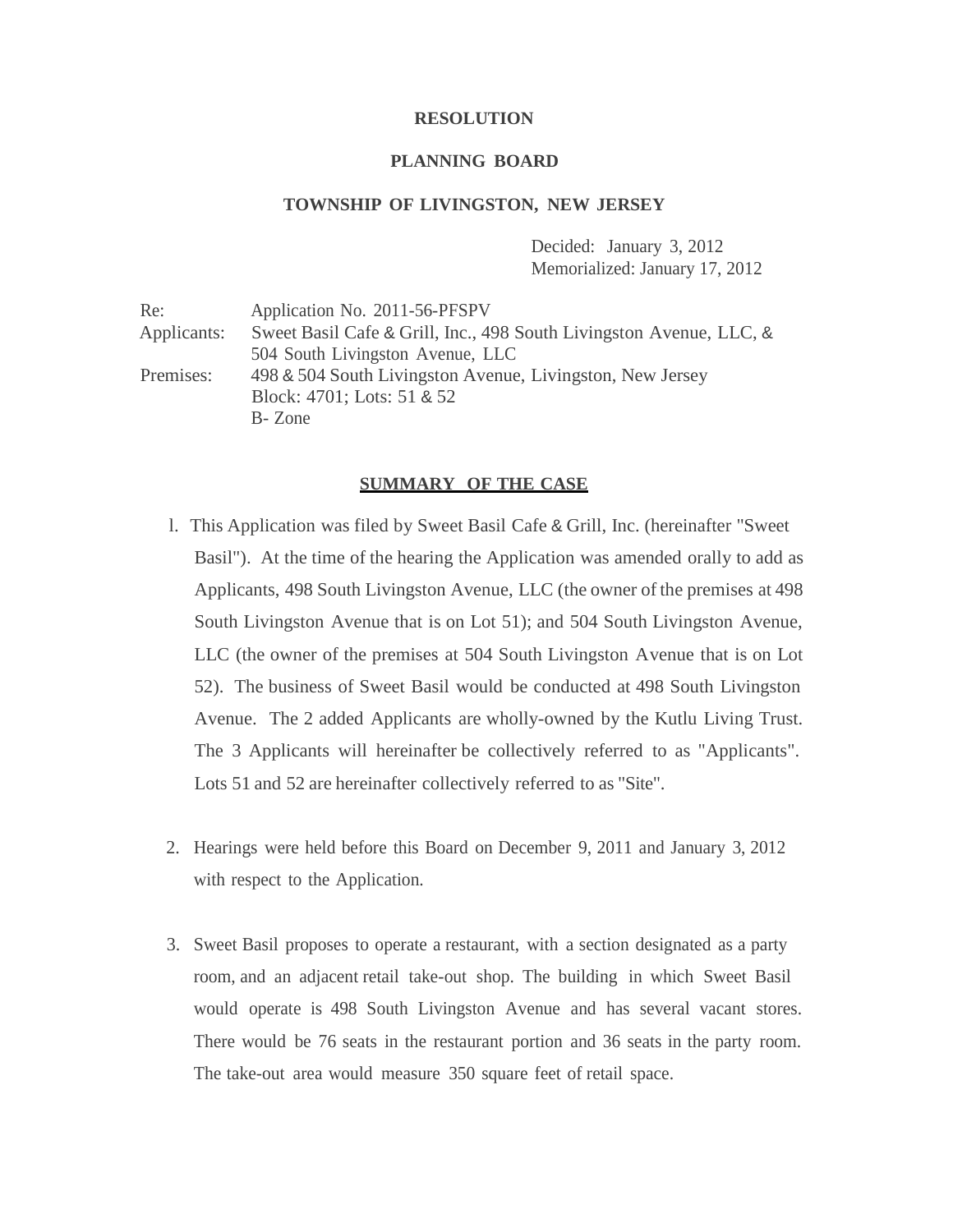- 4. The Applicant property owners propose to completely replace the façades and signage on both the building at 498 South Livingston Avenue and the building at the adjacent 504 South Livingston Avenue. The building at 504 South Livingston Avenue has <sup>a</sup> bank facing the street and <sup>a</sup> dry cleaner that faces the rear parking area.
- 5. The Applicants also propose to replace and enlarge <sup>a</sup> common trash area utilized by both buildings, to install <sup>a</sup> storage shed, and erect <sup>a</sup> common monument sign.
- 6. On-site parking would not be sufficient for the proposed operations, and the Applicants requested approval of off-site parking arrangements to meet their parking requirement.
- 8. The Applicants were represented by Stephen A. Geffner, Esq., at the December 9. 2011 hearing, and by Richard Tanioli, Esq. at the January 3, 2012 hearing. Proof was presented that all taxes have been paid and that proper notice has been served and published.
- 9. Appearing as witnesses for the Applicants were:
	- A) Neslihan S. Montag, Esq., attorney for the Kutlu Living Trust.;
	- B) Alan Platt, owner of Sweet Basil Café & Grill, Inc.;
	- C) James O'Brien, accepted as an expert in architecture; and
	- D) Michael T. Lanzafama, of Casey & Keller, P.C., accepted as an exper<sup>t</sup> in planning and engineering.
- 9. Members of the public who appeared either to question witnesses or offer comments under oath were:
	- A) Mrs. Pat Nave, of 16 Concord Drive

B) Mr. Howard Gotlieb, of 9 Concord Drive; and

- C) Mrs. Janet Lyons, of 25 Concord Drive.
- 10. The presen<sup>t</sup> and proposed tenants in the two buildings share <sup>a</sup> common parking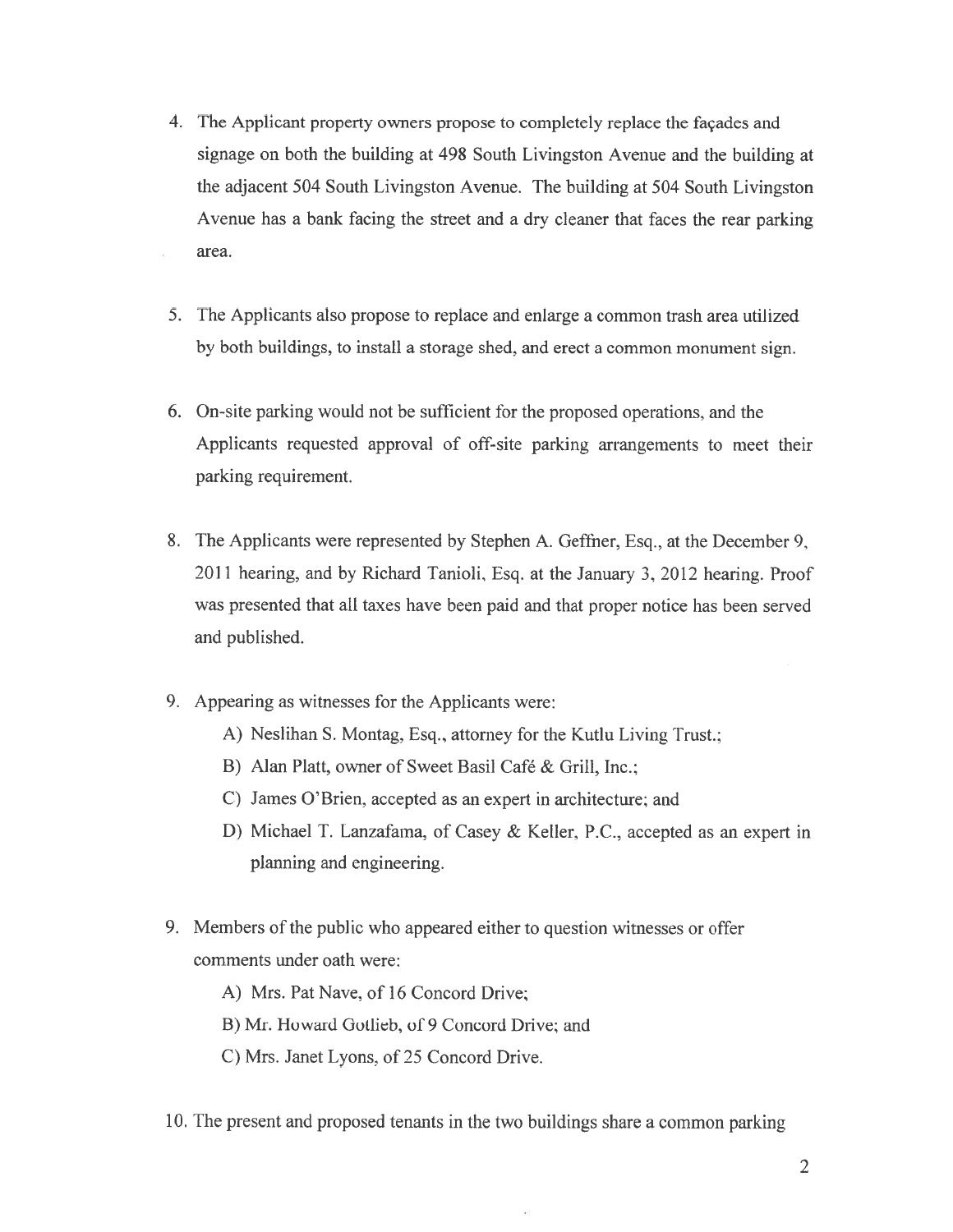area, and would require <sup>64</sup> parking spaces in accordance with the Township Code with the party room included. The Applicants propose to provide <sup>a</sup> total of <sup>51</sup> parking spaces. Three of these spaces would be handicap accessible and <sup>1</sup> of those will he van accessible. Each building also requires <sup>1</sup> loading space that is now provided and will continue to be provided. In the course of the hearing, Applicants agreed to move <sup>2</sup> handicap accessible spaces, now adjacent to the patio on Lot 51 and what would become the take-out for Sweet Basil, to the southerly side of Lot <sup>51</sup> and to make one of them the van-accessible space. The area adjacent to the patio and take-out would then be adjusted to have <sup>3</sup> standard parking spaces; eliminating <sup>a</sup> requested setback variance that would otherwise have been needed. The relocated handicap spaces would be for the building on Lot 51. <sup>A</sup> five-foot-wide stripped crosswalk would be provided from those spaces to <sup>a</sup> curb cut at the building. There is also an existing handicap space on Lot 52. Applicants will post <sup>a</sup> sign, acceptable to the Township Engineer, at the Lot <sup>51</sup> handicap spaces informing hank and drycleaner customers of that space on Lot 52. The Applicant also proposed utilizing off-site parking spaces; and represented to the Board that agreements have been reached with the owner of 508 South Livingston Avenue (Lot 53) for <sup>12</sup> spaces there to be used on weekends and after 6:00 P.M. on other evenings, but by Sweet Basil only, and with the West Essex Tribune for <sup>10</sup> spaces to be used at its property <sup>495</sup> South Livingston Avenue for parking by Sweet Basil employees only; and also for weekends and evenings only. The license agreement for Lot <sup>53</sup> has been signed, is for <sup>a</sup> 10-year term and has <sup>a</sup> clause for negotiable renewal. There is not yet <sup>a</sup> signed agreement for the second location.

11. The proposed trash enclosure on Lot <sup>51</sup> would be <sup>19</sup> feet wide by <sup>7</sup> feet deep, and would have <sup>a</sup> height of <sup>6</sup> feet and <sup>9</sup> inches. It would contain two 3-yard dumpsters for general waste, and separate containers for waste oil and recyclables. It would have brick-faced walls to match the new façade of the buildings, and self-closing gates with <sup>a</sup> composite color consistent with the new building façades. The trash enclosure would be setback 3 feet from the rear property line.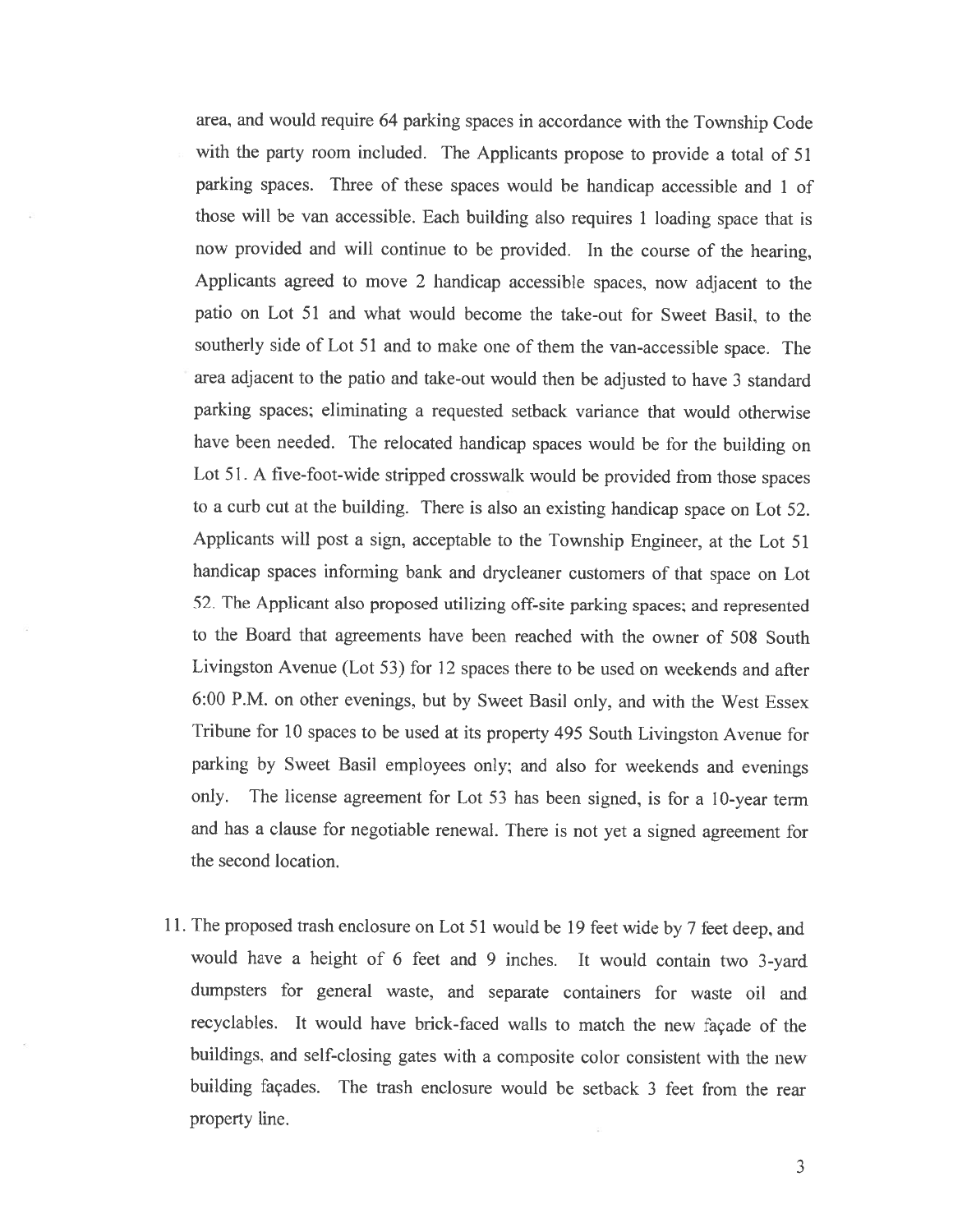- 12. The Applicants also propose to install <sup>a</sup> storage shed on Lot 51. The shed would be 17 feet long by 8 feet wide, and would be installed parallel to the rear property line and between the trash enclosure and the side property line. During the course of the hearing, the Applicant agreed to reduce the proposed height to 8 feet and 4 inches. A door would be located in the end facing the trash enclosure. The shed would be used oniy for dry storage of supplies and equipment of Sweet Basil. No refrigeration or other compressors or equipment would be installed. The exterior material and colors would match the façade of the building on Lot 51. The shed would he set back 3 feet from the rear property line and 10 feet from the side property line. Township Code  $\S$  170-87.E.(2)(b) requires a rear property line setback equal to the height of the shed; <sup>a</sup> required setback of 8 feet and 4 inches that results in <sup>a</sup> variance reques<sup>t</sup> of 5 feet and 4 inches. The distance of the shed from the side property line, and the distance between the shed and the trash storage area, both meet the requirements of the Township Code.
- 13. The premises at 498 South Livingston Avenue includes <sup>a</sup> fenced patio, facing the street, that has been used by prior tenants for outdoor seating under seasonal permits. Upon review of the Plans, the Township Engineer noted that the patio and its fence intrude into adjoining property owned by the Township. This intrusion runs 4.76-feet to 5.88-feet in depth. The Applicants agreed to reduce the size of the patio and to relocate the fence so that there will be no intrusion into the adjoining Township property; and to repair the damage to the Township property. Use of the patio for outdoor seating would remain subject to obtaining seasonal permits from the Township for such use.
- 14. The wall signs of the presen<sup>t</sup> tenants, and <sup>a</sup> wall-mounted multi-tenant directory sign, are in <sup>a</sup> variety of styles and sizes and have different types of lighting The proposed building wall signs will be of uniform size and have only opaque lettering. The proposed wall signs will be halo lit where illumination is permitted. An exception to the uniformity would be made to permit the existing sign logo of the Regal Bank. A projecting sign for the rear tenant on Lot 51 would be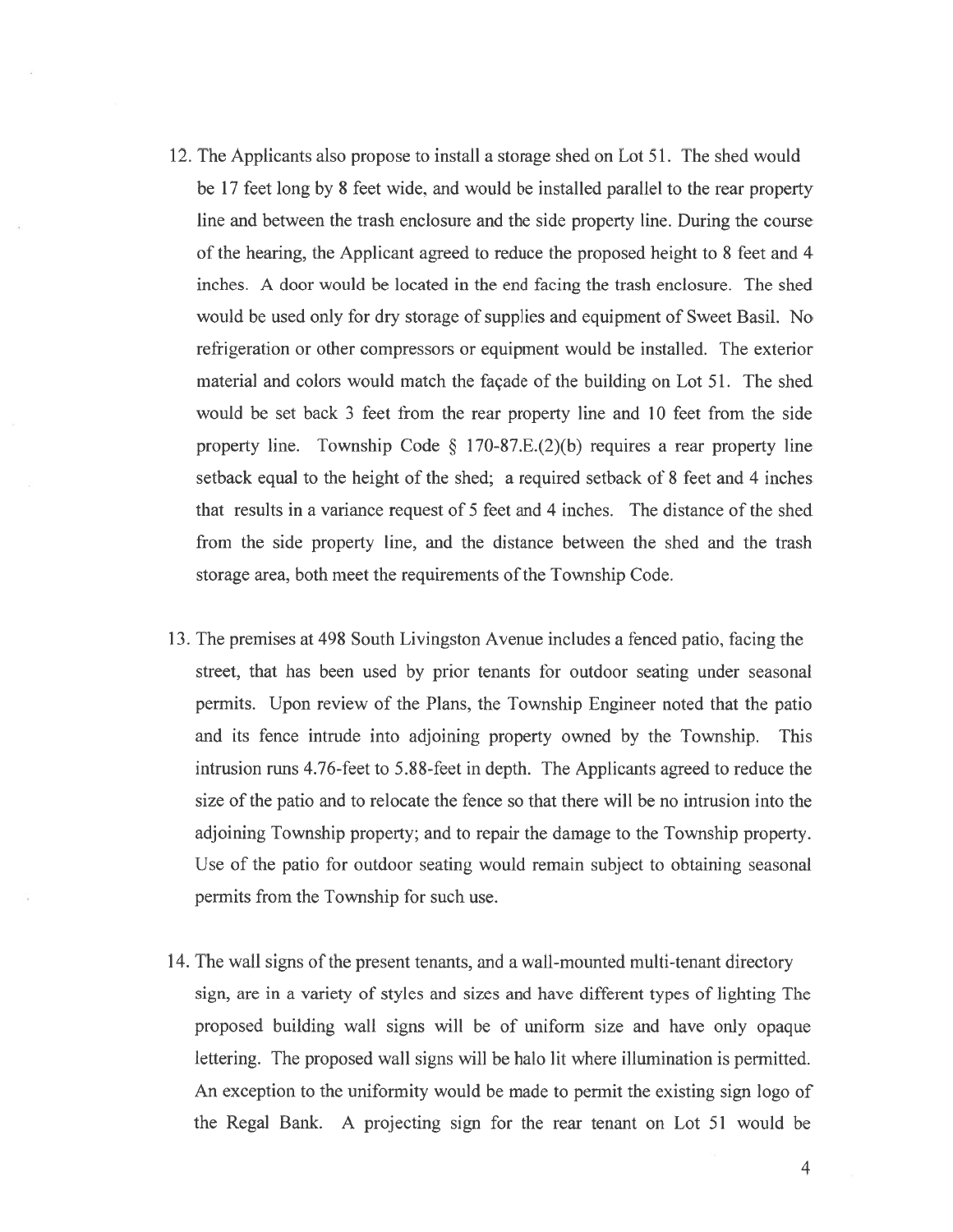removed. The number and size of the signs for the individual tenants will conform to the Township Code and no LED lighting will be used.

- 15. The Applicants agreed to various repairs to improve existing conditions on the Site; including replacing the broken slats of the fence at the rear of the Site, adding evergreen plantings on Lot 51 along the building façade that faces Lots 47 through 50, and resurfacing that façade. The evergreen plantings will be added only if it can be done without intrusion into the Township property or is approved by the Township.
- 16. The Applicants further requested <sup>a</sup> variance to permit continuation of an existing parking area in the front yard of Lot 51. Parking in the front yard is now prohibited by Township Code § 170-107.B.(7) enacted in 2008.
- 17. Various existing non-conforming uses will continue, as follows, on Lot 51:

A) Township Code § 170-73.B.(14), enacted in 2006, requires that the building have its primary orientation, facades and entrances toward the street, whereas the existing building is perpendicular to the front street and the entrances face the parking area.

B) A minimum side yard setback of 10 feet from a residence district is required under Township Code § 170-107.C.(3), whereas the existing building is on or close to the property line.

C) <sup>A</sup> minimum parking area aisle width of <sup>24</sup> feet is required by Township Code  $\S 170-94.B.(10)$ , whereas 21 feet is provided as existing.

18. As to Lot 52, the following existing non-conforming conditions will continue:

A) Ordinance 170-73.B. (14), enacted in 2006, requires that the building have its primary orientation, facades and entrances toward the street, whereas the existing building has <sup>1</sup> occupancy facing the street and the second occupancy facing the rear parking area.

19. The Applicants also requested approva<sup>l</sup> for <sup>a</sup> non-conforming monument sign and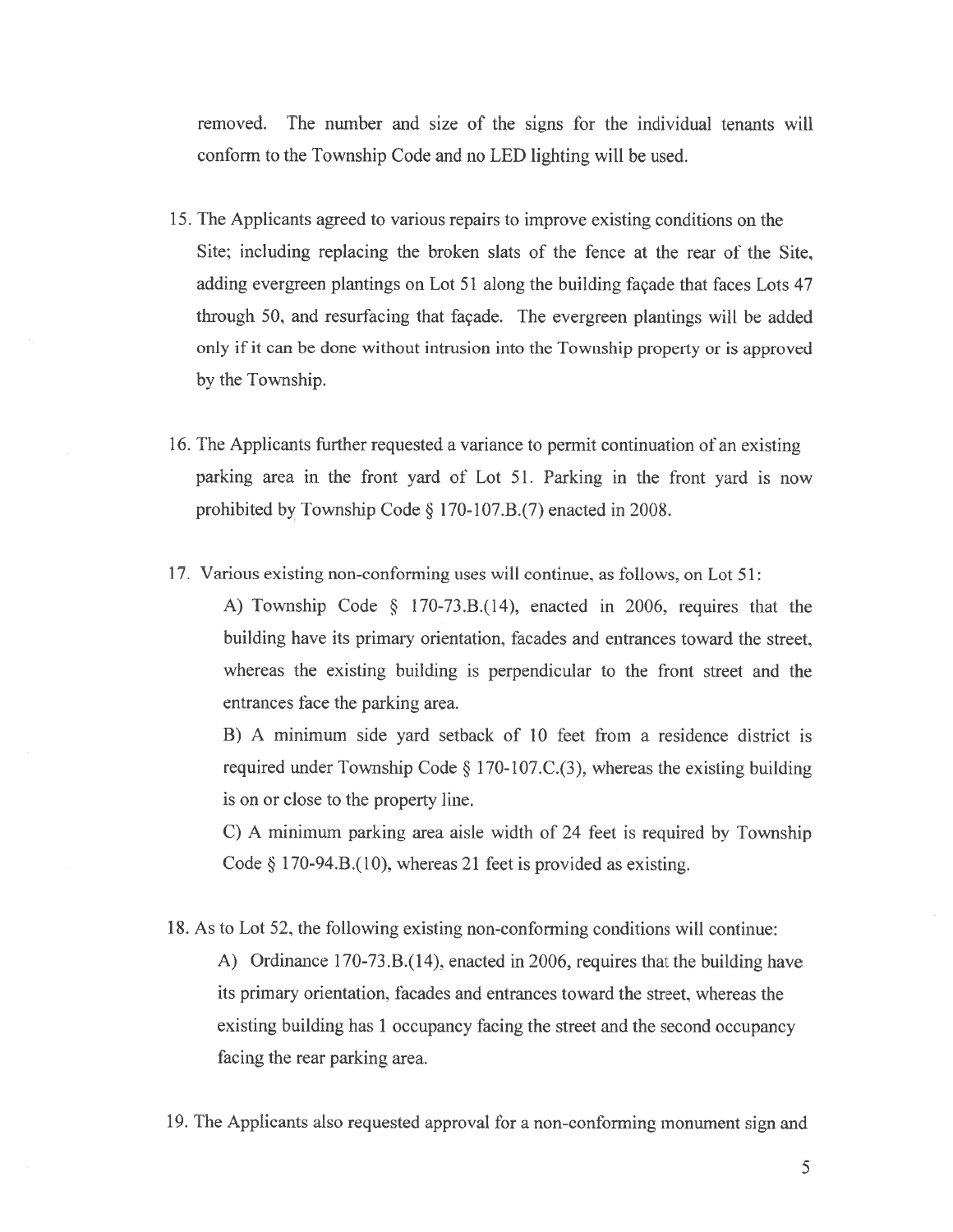the ofi-site parking arrangements. On December 9, <sup>2011</sup> the Applicants requested that the Board bifurcate the Application to schedule <sup>a</sup> hearing on those two issues at a later date, but to approve that portion of the Application dealing. with the other site improvements. The Board granted bifurcation and gave guidance to its Attorney to prepare an approving resolution for consideration on January 3, 2012. Upon subsequent review of the record by the Board Attorney, it was determined that there was insufficient evidence presented to permit the drafting of an approving resolution. On January 3, 2012, the bifurcation was reversed and the record reopene<sup>d</sup> for further proofs; at which time the Applicants also proceeded with respect to the issue of the monument sign and off-street parking.

20. During the course of the hearing the Applicants agreed to certain modifications to the Plans as follows:

A: Employees of Sweet Basil will park their vehicles at the West Essex Tribune site when that parking area is available.

B: In the event that either or both of the off-site parking agreements should he terminated, if the requested variance for parking spaces while the party room is in use has been granted that variance also terminate and the operation of the party room shall terminate,

C: The façade of the building 498 South Livingston Avenue that faces Lots <sup>47</sup> through <sup>50</sup> will be scrape<sup>d</sup> and refinished with <sup>a</sup> <sup>p</sup>igmented cement coating to match the color of the building's bricks.

D: The proposed monument sign was reduced in over-all size to 5 feet 8 inches high by <sup>10</sup> feet <sup>4</sup> inches wide, and would be ground-lit excep<sup>t</sup> for the street-facing address area which would be halo-lit. No LEDs will be used. The sign will also be moved <sup>1</sup> to <sup>2</sup> feet further to the rear of its propose<sup>d</sup> location, and will be positioned so as not to interfere with sight lines for exiting motorists. The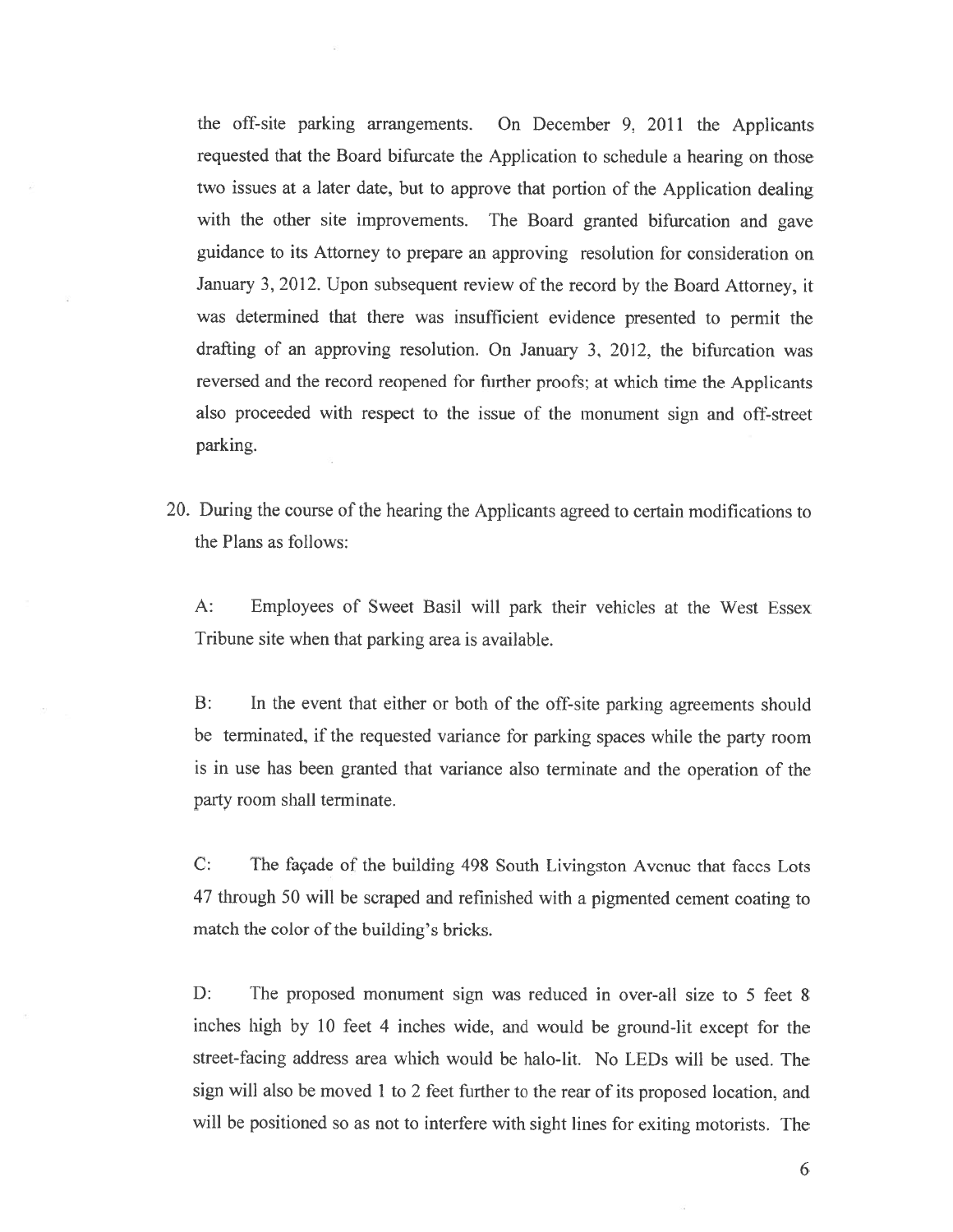Applicants also reduced the number of spaces for tenant names on each face of that sign from 12 to 10. The materials and design of the monument sign will match that of the renovated buildings.

E: For the building at 498 South Livingston Avenue, the Applicant will add <sup>a</sup> rooftop exhaust system that will he screened with materials matching the exterior of the building.

F: The fence at the rear of the Site will be repaired.

G: A sign will be provided at the entrance to Sweet Basil informing customers when parking is available on Lot 53.

H. A portable sign, as approved by the Township Engineer, will be placed at the driveway from Lot 52 to Lot 53 to direct Sweet Basil customers to the parking available on Lot 53.

I: Bollards will he added at the parking spaces directly facing the patio and the Sweet Basil take-out.

J: No refrigeration equipment or other compressors or mechanical equipment will be installed in the storage shed.

K: The off-site parking arrangemen<sup>t</sup> on Lot 53 shall not become effective until the redesign of the parking layout and stripping on that Lot that is required by the Board's Memorializing Resolution of September 4, 2011 on the application of Elite Kids Academy. Inc., Application No. 2011-7-PFSPV. has been completed to the satisfaction of the Township Engineer.

L The party room will be used only on weekends and on evenings after 6:00 P.M.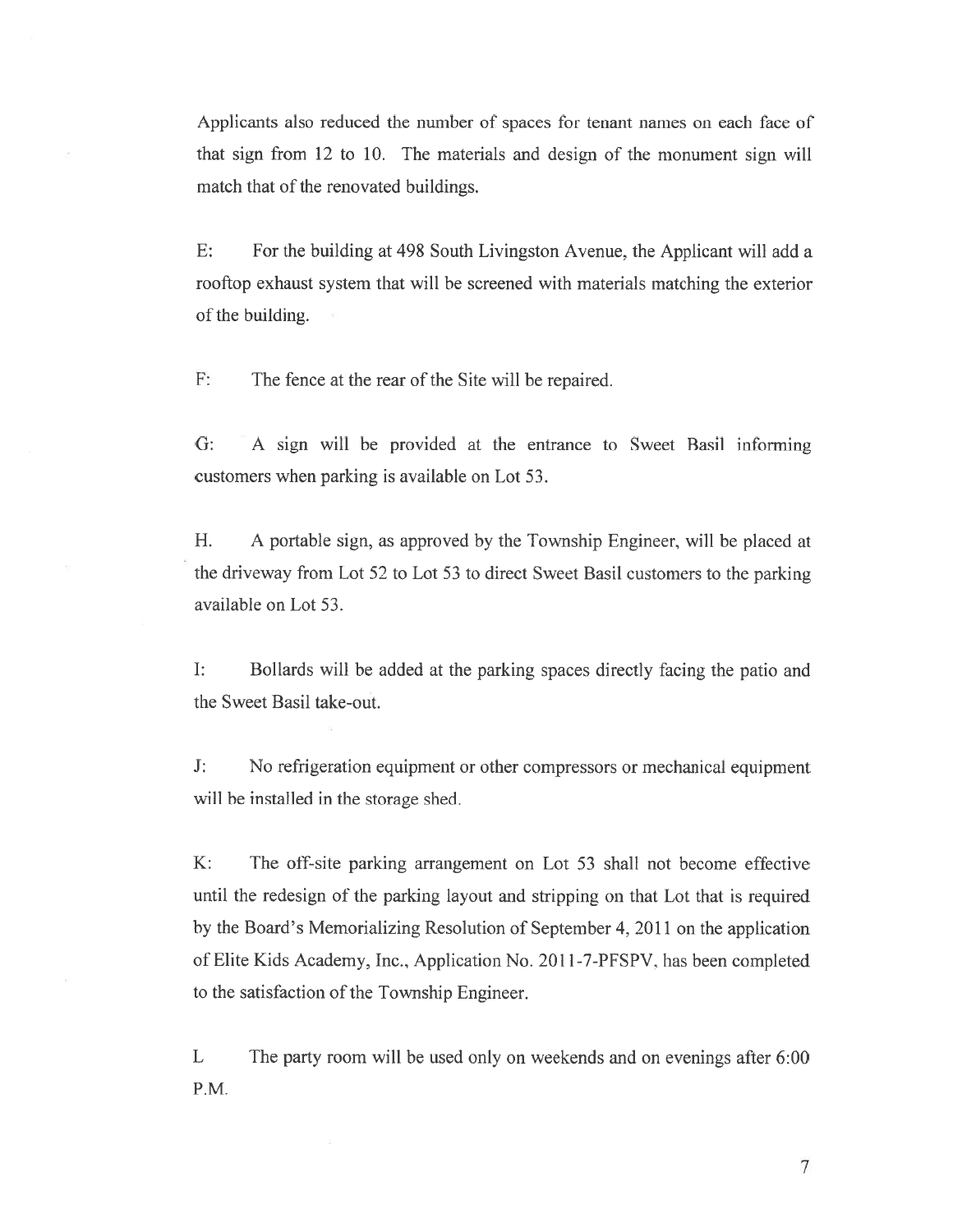M: The ground lighting for the monument sign will be shielded to preven<sup>t</sup> any spillover of lighting.

N. The number of wall signs for businesses on the Site will fully comply with the requirements of Township Code  $\S$  170-90.C and no LED's will be used.

0. At the handicap spaces on Lot 51, Applicants will pos<sup>t</sup> <sup>a</sup> sign, acceptable to the Township Engineer, informing bank and drvcleaner customers of the handicap space on Lot 52.

## FINDINGS OF FACT & CONCLUSIONS

1. The Board finds that the 2 buildings were in existence at the time of adoption of the provisions in Township Code  $\S 170-73.B.(14)$  establishing a design standard requiring that buildings in the zoning district have their primary orientation, façade and entrance toward the street. Their design now constitute <sup>a</sup> non-conforming pre-existing condition.

2. The conversion of 1 handicap parking space to <sup>a</sup> van-accessible space reduces the available spaces on the site from 52 to 51, but improves handicap accessibility.

3. Shared parking is encouraged by the Master Plan, and provision of off-site parking is expressly permitted in tbe B Zone when done under agreements approved by the Board.

4. The proposed new monument sign will provide better identification of the location of tenants whose wall signs do not face the street because of the perpendicular orientation of the buildings. It would improve aesthetics by replacing <sup>a</sup> very busy large wall-mounted tenant directory sign now on the building on Lot 51. That sign is not visible to southbound motorists, and northbound motorists only ge<sup>t</sup> <sup>a</sup> <sup>g</sup>limpse of it. Those factors justify a  $c(1)$  variance. The presence of the monument sign would also improve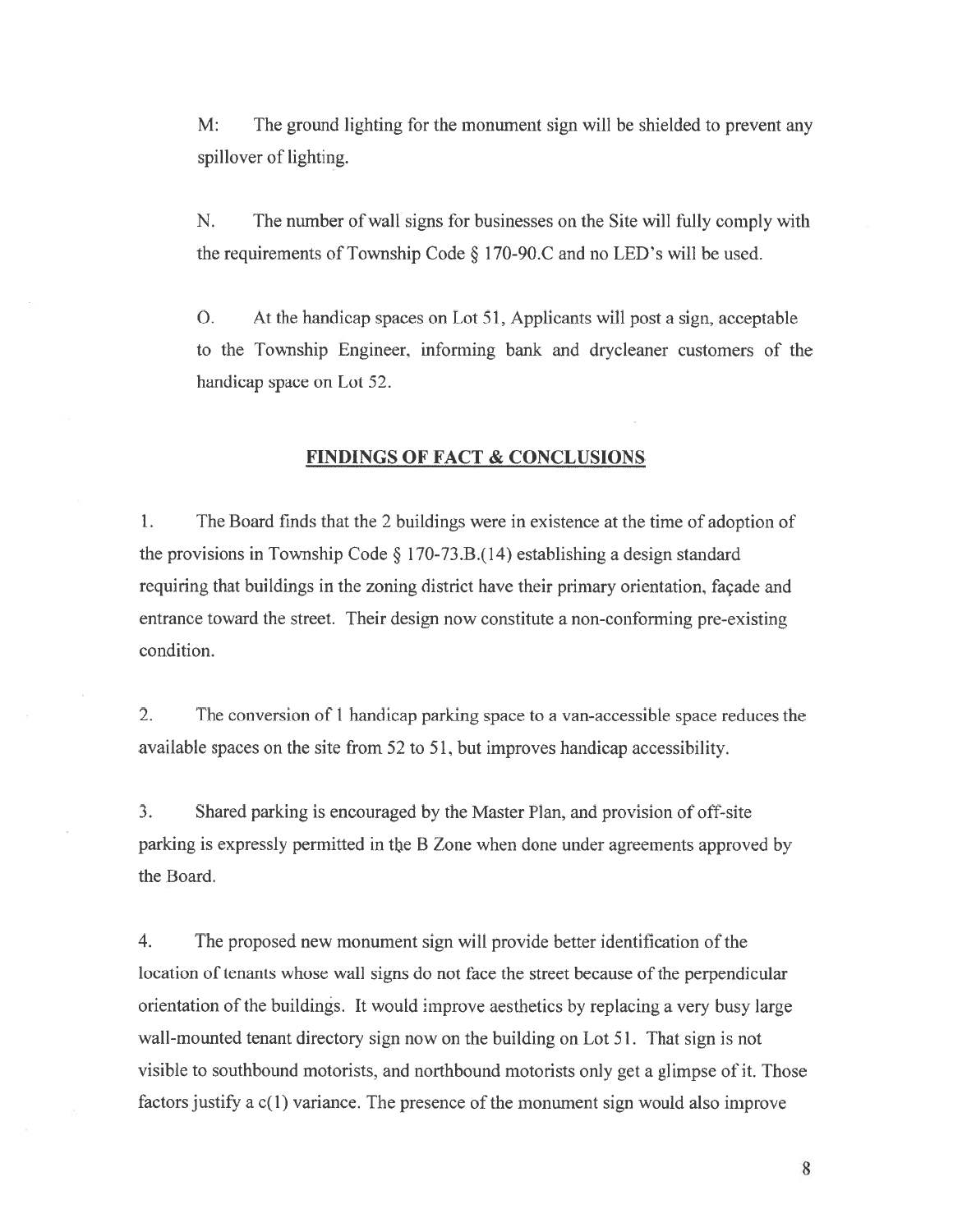safety by improving identification of tenants by motorists seeking the Site. In addition, the presence of the monument sign would provide <sup>a</sup> better zoning alternative than permitted by the Township Code, and the gran<sup>t</sup> of <sup>a</sup> variance would be <sup>a</sup> better zoning alternative advancing the purposes of the land use ordinances; justifying <sup>a</sup> c(2) variance as well.

5. Township Code § 170-94.E requires <sup>64</sup> parking spaces for the propose<sup>d</sup> occupancies that include <sup>a</sup> functioning party room, but only 51 would be provided on the Site. Without the party room in operation, 52 spaces are required, but still only 51 are provided. Applicants have presented satisfactory documentation that <sup>a</sup> license agreemen<sup>t</sup> as been entered into for <sup>12</sup> off-site parking spaces at 508 South Livingston Avenue on adjacent Lot 53, and have represented that an agreemen<sup>t</sup> in principle has been reached with the West Essex Tribune for an additional 10 spaces at 495 South Livingston Avenue. The spaces at those two locations would meet the parking need when the party room is in use. Employees of Sweet Basil would park at 495 South Livingston Avenue during the hours that those spaces are available under the license agreement. The off-site spaces at both locations would be available on week-ends and after 6:00 P.M. on week days. The Township's Master Plan encourages shared parking arrangements, and off-site parking is permitted in the <sup>B</sup> Zone with Board approval. A conditional variance is justified under the provisions of N.J.S.  $40:55D-70(c)(2)$ .

6. The proposed enclosed trash area and storage shed are appropriate as to function, size, design and location in respec<sup>t</sup> to distance from the principal buildings and nearby residences. The enlargement and enclosure of the trash area is an improvement with regar<sup>d</sup> to health and safety considerations as well as aesthetics. Although both structures would be within 3 feet of <sup>a</sup> common property line with an adjacent lot to the north that is in <sup>a</sup> residence zone. there is no residence on that lot. it is <sup>a</sup> recreation area owned by the Township with <sup>a</sup> treed area adjacent to the Site. The two proposed structures would be adequately screened by the trees and the fence along the property line. The shape of the Site and the existence of the buildings on it would make denying approva<sup>l</sup> to locate the trash enclosure and shed where proposed impose <sup>a</sup> hardship upon the Applicants. The gran<sup>t</sup> of <sup>a</sup> c(2) variance is appropriate.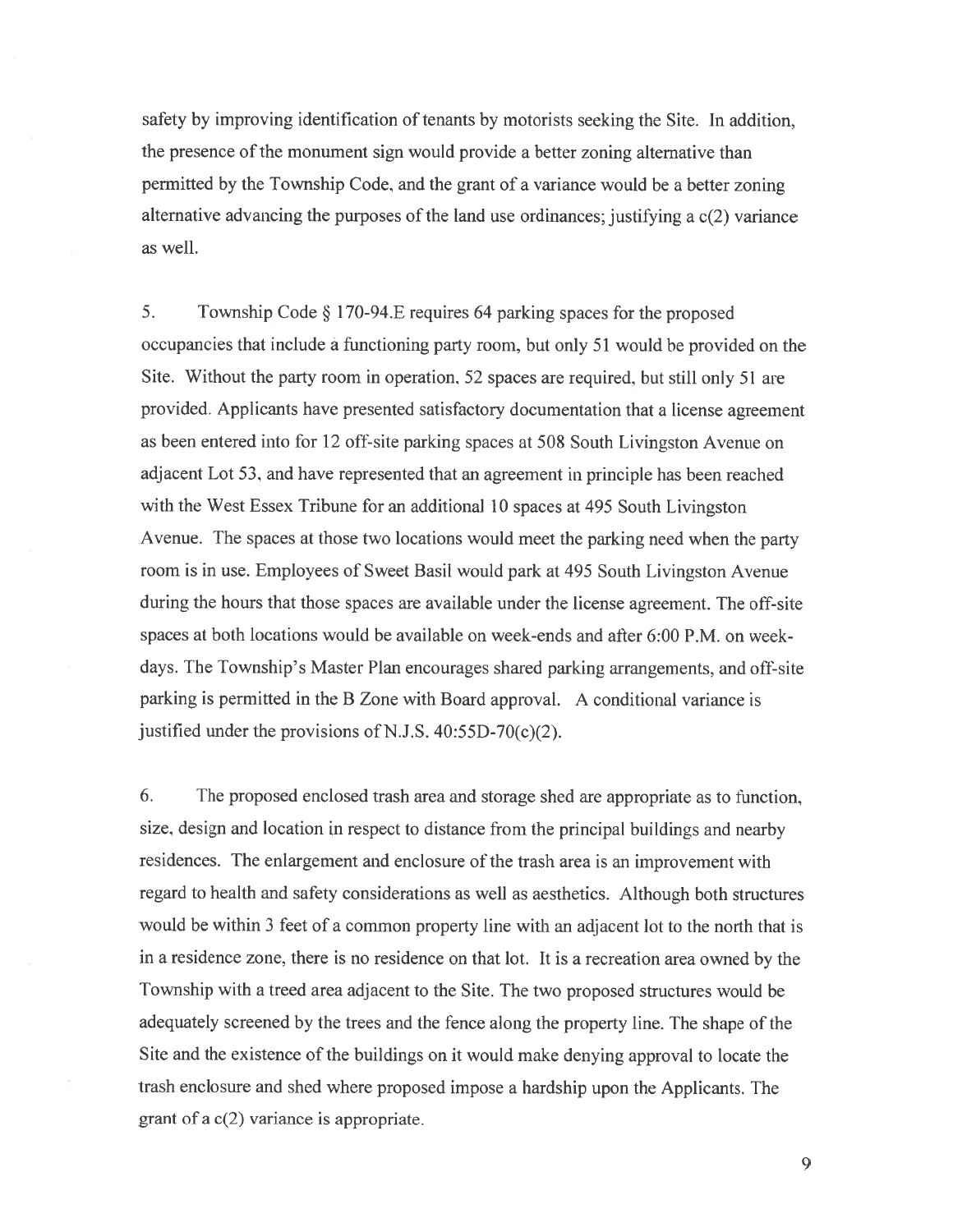7: Grant of the several variances requested would not have any substantial detrimental impact on the public or the surrounding area, will not have any substantial detriment to the public good or substantially impair the intent and purpose of the zone plan or zoning ordinance, and would not he inconsistent with the Master Plan.

8: On the Findings of Fact stated above and the record, the Board now grants the following waivers and variances subject to the Conditions set forth hereinafter:

#### Waivers

The Applicant has requested and was granted waivers of preliminary site plan checklist items 15, 16, 23, 26 and 29 and final site plan checklist item 1. The requested waiver of preliminary site plan checklist item 19 was denied, and the Final Plan must show the location of the R-4 Zone structures within 100 feet. The reques<sup>t</sup> for <sup>a</sup> waiver of final site plan checklist item 8 was also denied, and <sup>a</sup> landscaping plan reflecting changes proposed in the course of the hearing must be provided and approved by the Township Engineer for inclusion in the Final Plan...

#### Variances

- A: A variance of 1 parking space from the Township Code § 170-94.E requirement that there be 52 parking spaces for the proposed tenancies with the party room not in operation, whereas 51 are provided, is granted.
- B. A further variance of 12 spaces from the Township Code  $\S 170-94.E$ requirement that there be 64 parking spaces for the tenancies with the party room in operation; provided always that while the party room is in use an aggregate of not less than 13 spaces shall be available under license agreements for off-site parking on adjacent Lot 53 and at 495 South Livingston Avenue is granted.

C: A variance of 5 feet and 4 inches from the setback requirement of 8 feet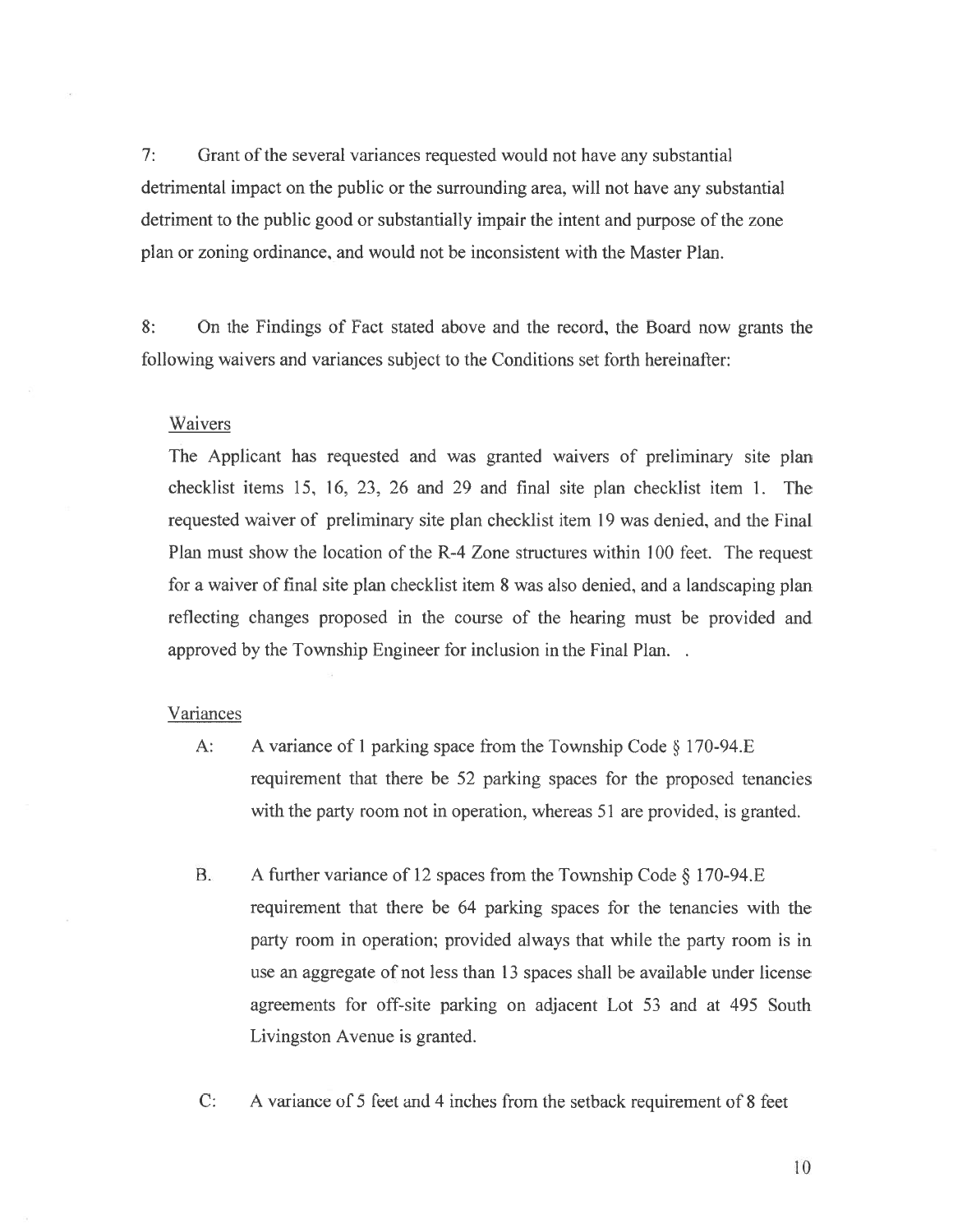and 4 inches established by Township Code  $\S$  170-87.E.(2)(b), to permit the trash enclosure and the storage shed to each be 3 feet from the rear property line is granted.

- D. A variance from Township Code § 170-107.B.(7) to permit the continued presence of the number of parking spaces presently in the front yard of Lot 51 is granted.
- E. <sup>A</sup> variance is granted from Township Code § <sup>1</sup> 70-90.C, which permits signs in the <sup>B</sup> Zone only on walls or canopy fascia, so as to permit <sup>a</sup> free standing monument sign, in materials and finishes matching the new building façades; with a horizontal length of 10 feet and 4 inches, an overall height of <sup>5</sup> feet and <sup>8</sup> inches, including the base, and with up to <sup>10</sup> tenant sign placards on each signage face each with <sup>a</sup> length of 4 feet and <sup>6</sup> inches and <sup>a</sup> height of <sup>5</sup> inches. The over-all square footage of the monument shall be 58.6 square feet, including the base. The text area shall be 39 square feet. The monument shall he installed perpendicular to South Livingston Avenue. shall not obstruct the sight line for motorists exiting the Site, and shall be illuminated by ground lighting shielded to prevent spillover of light beyond the monument. The building numbers shall be on the monument end facing the street and shall be halo-lit.

F. The following existing variances shall continue:

1. The existing building on Lot 51 is on or close to the side property line. where <sup>a</sup> minimum side yard setback of 10 feet from <sup>a</sup> residence district is required under Township Code § 170-107.C.(3).

2. The parking area aisle is <sup>21</sup> feet wide, where <sup>a</sup> minimum parking area aisle width of <sup>24</sup> feet is required by Township Code § 170-94.B.(lO).

3. The business wall signs on the side of the building on Lot 51 that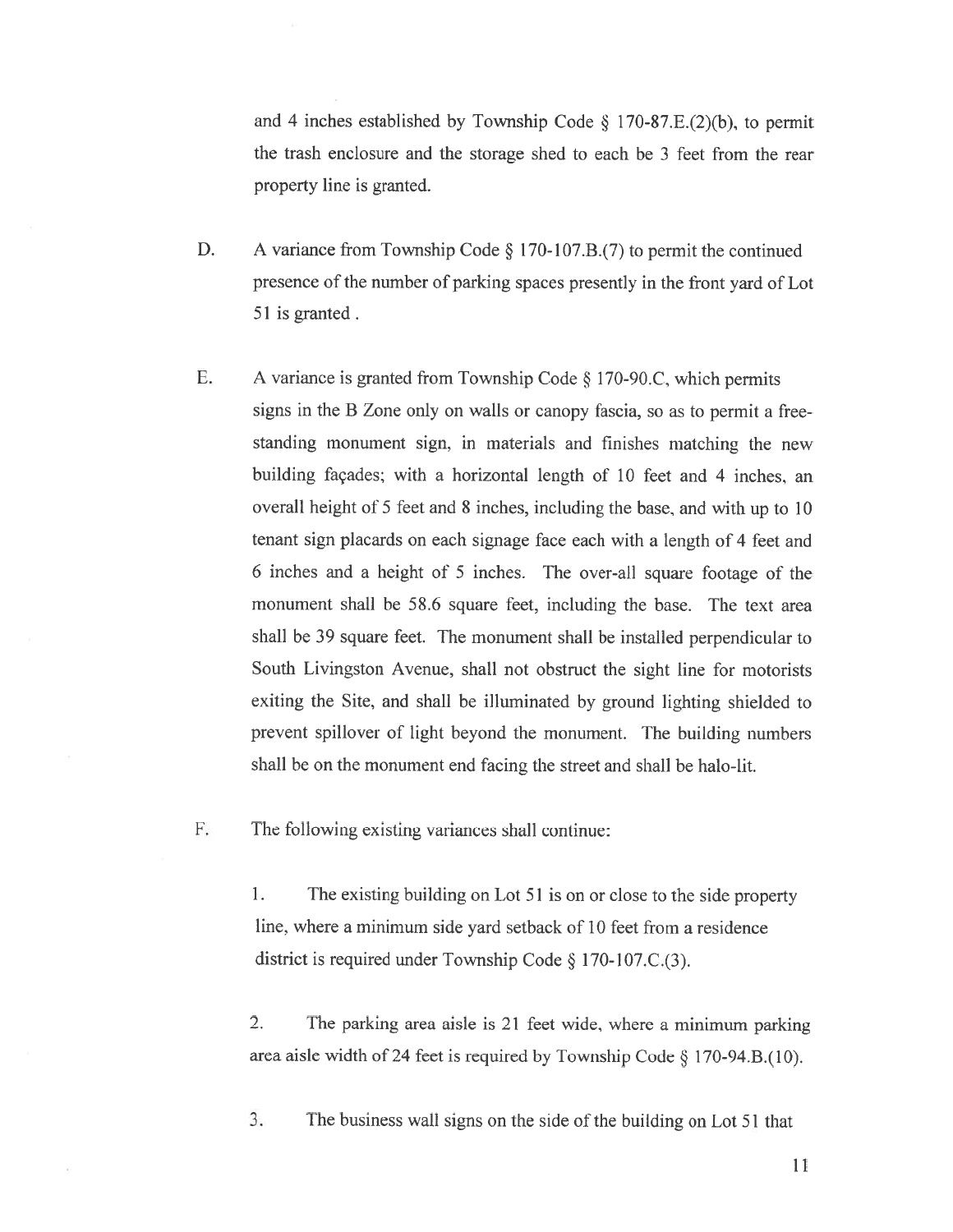faces the side yard parking area are illuminated; whereas Township Code § 170-90.C permits illumination only of wall signs facing the street or a parking area in the rear of the building.

## **Conditions**

1. The Parking License Agreements between the Applicant(s) and the owner of the property at <sup>508</sup> South Livingston Avenue (Lot 53) for the use of <sup>12</sup> parking spaces, and the Applicant(s) and the West Essex Tribune for the use of <sup>10</sup> parking spaces at <sup>495</sup> South Livingston Avenue, shall be in such terms and conditions, including signage, as shall have been approved by the Board Attorney and shall then be filed and recorded in the Office of the Essex County Register within <sup>60</sup> days of the date of memorialization of this decision of the Board. Sweet Basil shall submit one certified copy of each recorded License Agreement to the Board Secretary and another to the Zoning Officer. Upon expiration of <sup>a</sup> License Agreement, <sup>a</sup> copy of any extension or renewal of such shall be promptly provided to both such officials. Should any off-site parking become unavailable due to any termination of any such Agreement or due to failure to extend or renew any term of such Agreement, both the parking variance granted by this Resolution and use of the party room shall terminate immediately. Sweet Basil shall notify the Board Secretary and the Zoning Officer of such unavailability without delay.

2. The off-site parking arrangement on Lot <sup>53</sup> shall not be used until the redesign of the parking layout and the stripping on that Lot required by the Board's Memorializing Resolution of September 4, <sup>2011</sup> on the application of Elite Kids Academy. Inc., Application No. <sup>201</sup> 1-7-PFSPV, have been completed to the satisfaction of the Township Engineer.

3. The party room shall be used only on week-ends or after 6:00 P.M. on evenings, and shall not be used at any time when fewer than <sup>13</sup> off-site parking spaces are provided under approved license agreements filed and recorded in the Office of the Essex County Register.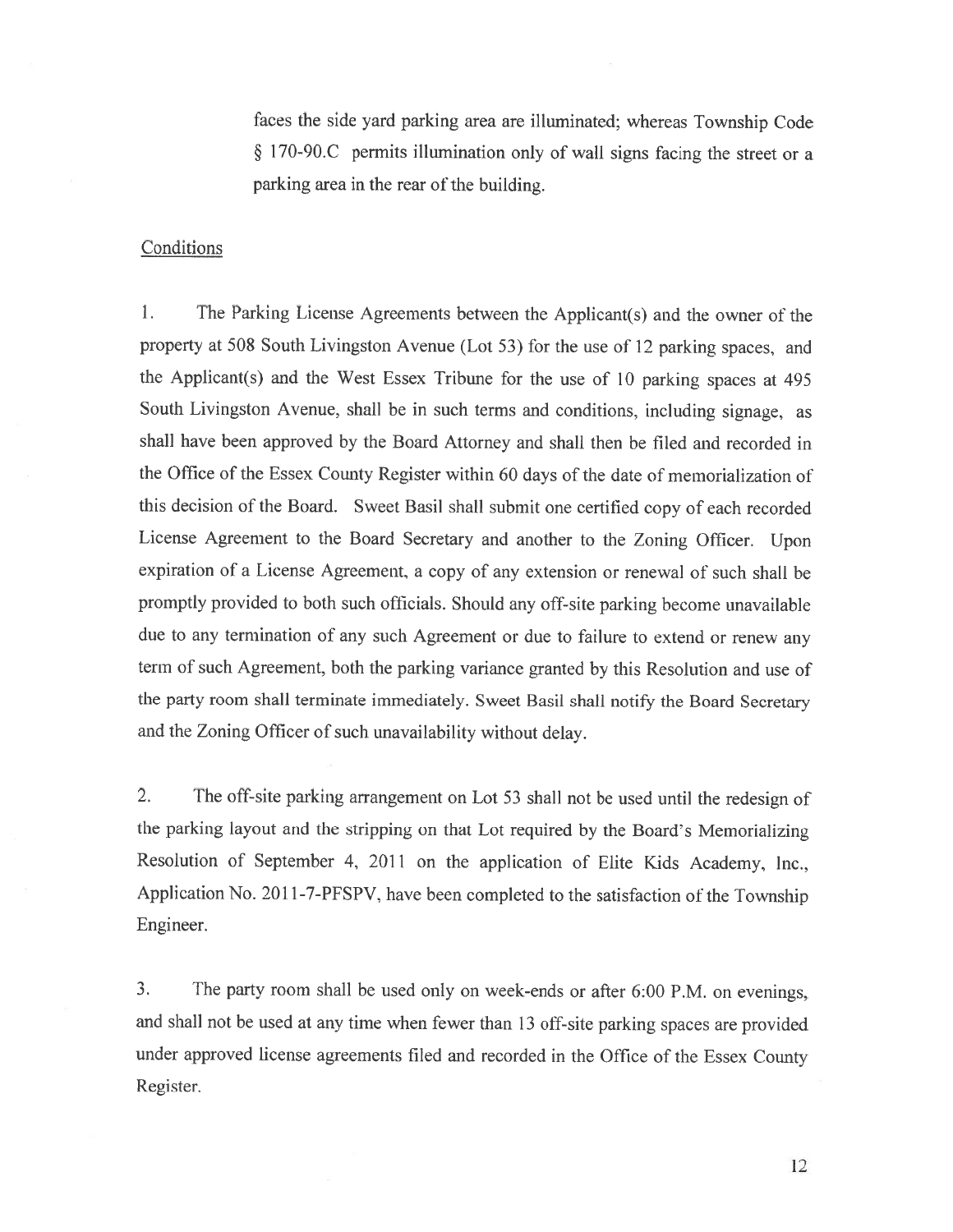4. The off-site parking at 495 South Livingston Avenue shall he used only by employees of Sweet Basil, and the off-site parking on Lot 53 shall be for Sweet Basil customers only.

5. Signs, approved by the Township Engineer shall be provided at the entrance to Sweet Basil and at the driveway from the Site to the parking area on Lot 53 to inform Sweet Basil customers of, and direct them to, the parking on Lot 53.

6. Applicants shall reduce the size of the patio and fence at the front of Lot 51 to eliminate the intrusion into Township property, and shall repair the damage to the Township property; all to the reasonable satisfaction of the Township Engineer.

7. Nothing in this Resolution is intended to, or shall he deemed to, permit the use of the patio for outdoor seating or service for the consumption of foods or beverages without obtaining <sup>a</sup> seasonal permit from the Township.

8. The façade of the building 498 South Livingston Avenue that faces Lots 47 through 50 shall be scraped and refinished with <sup>a</sup> pigmented cement coating to match the color of the building's bricks.

9. The number of wall signs for businesses on the Site shall fully comply with the requirements of Township Code § <sup>1</sup> 70-90.C and no LEDs shall he used.

10. No refrigeration, compressors or other mechanical equipment shall be installed in the storage shed.

11. A screened roof top exhaust system for kitchens shall be added to the building on Lot 51.

12. At the handicap spaces on Lot 51, Applicants shall pos<sup>t</sup> <sup>a</sup> sign, acceptable to the Township Engineer, informing bank and drycleaner customers of the handicap space on Lot 52.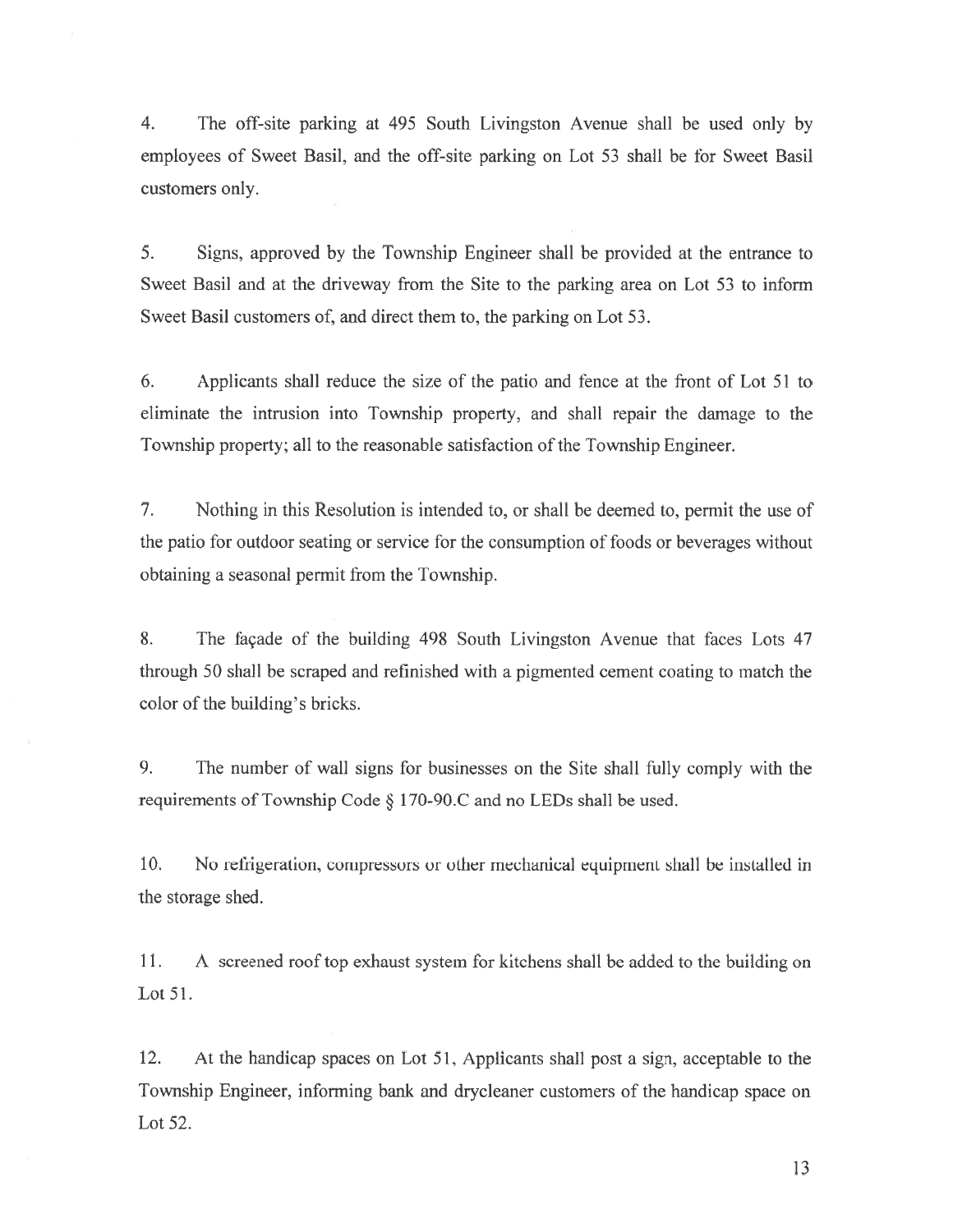13. A five-foot wide crosswalk shall be painted from the handicap spaces on Lot 51 to <sup>a</sup> curb cut at that building.

14. The Plans and Drawings shall be revised to correctly show all of the changes agreed to in the course of the hearing.

15. Applicants shall ensure that the trash enclosure and the entire area behind the building on Lot 51 are properly maintained, repaired and kept clean.

16. The following of the Board's Model Conditions of Approval attached hereto are incorporated herein: Numbers 1, 3. 4, 6, 8 through 11, 13, 14, 18 and 19.

17. Model Conditions of Approval Numbers 6, <sup>8</sup> and <sup>11</sup> must be met before any permits are issued.

18. No Certificate of Occupancy shall he issued for the party room until the certified copies of filed and recorded parking license agreements have been submitted as required by Condition I above, and Conditions 2 and 5 above have been met.

19. No other Certificate of Occupancy shall be issued until Condition 14 above and Model Conditions of Approval 6, 14, 18 and 19 have been met.

20. Conditions 1, 3, 4, 7, and <sup>10</sup> above and Model Condition <sup>9</sup> are continuing conditions.

NOW THEREFORE, for the reasons set forth herein and as stated on the record by the Members of the Planning Board of the Township of Livingston, it is resolved that Preliminary and Final Site Plan approval with variances be and is hereby granted and approved, subject to the terms and conditions as set forth herein.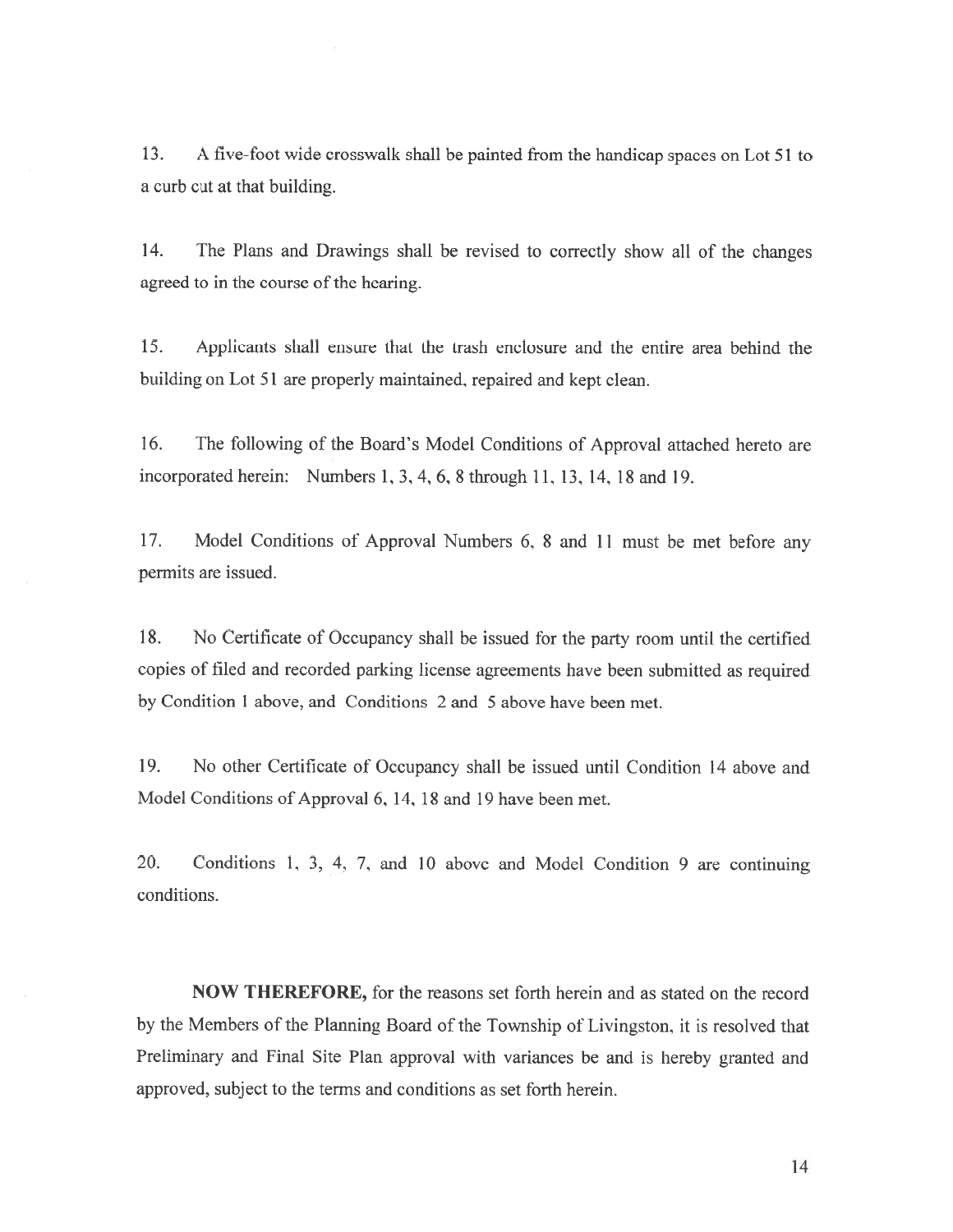This Resolution is <sup>a</sup> memorialization of the decision of the Livingston Planning Board made on January 3, <sup>2012</sup> wherein Members Anthony, Dinar, Kalishman, Klein, Kimmel, Leopold, Rieber, and Alternate No. <sup>1</sup> Ratner (in <sup>p</sup>lace and stead of Member O'Neill) voted in accordance with the action memorialized herein; they being all of the Members both present and qualified to vote.



<sup>I</sup> hereby certify this to he <sup>a</sup> true and accurate copy of the Resolution adopted by the Planning Board of the Township of Livingston on. January 17, <sup>2012</sup> memorializing the decision of the Planning Board made on January 3, 2012.

Jackie Coombs-Hollis, Secretary

#### PLANNING BOARD. TOWNSHIP OF LIVINGSTON

Model Conditions of Approval (As Amended through December 20, 2011)

Every application turns on its own facts and is judged on its own merits. Listed below are models of conditions which may be considered "standard". <sup>A</sup> standard can he tailored to specific circumstances, and may not always apply. Other or additional conditions may be tailored for any application.

#### 1. Architecture

a. Rooftop ancillary structures and equipment (other than alternative small energy systems and communications equipment) shall be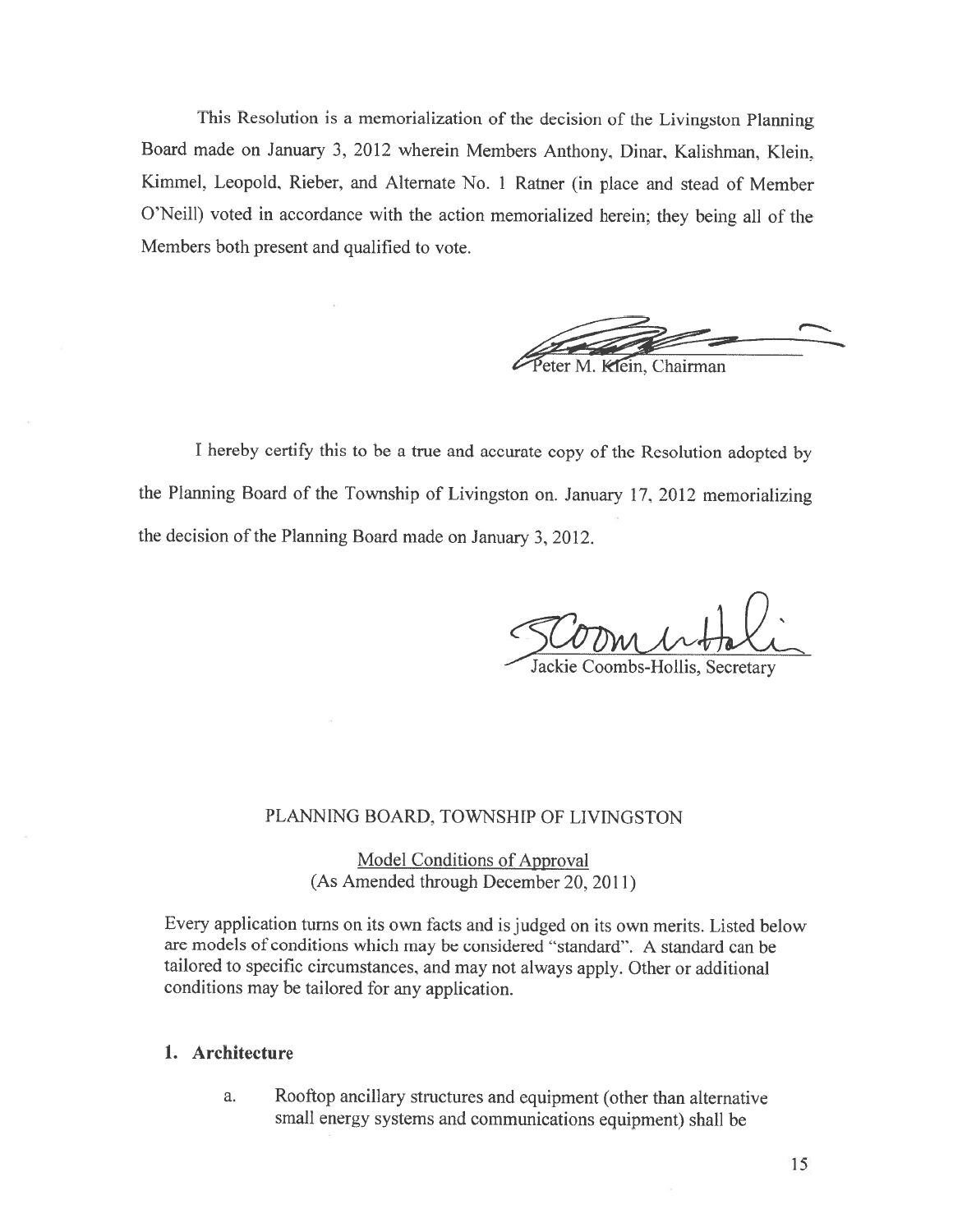screened by material compatible with the exterior finish of the building and matching the exterior color of the building as closely as possible.

b. Enclosures of trash bins, recycling bins or dumpsters shall be of the same type of materials and the same color as the exterior finish of the building.

### 2. Blasting

In the event that blasting be necessary on the Site, the following conditions shall apply in addition to all requirements of federal law or regulations:

- a. All blasting operations shall be performed in strict compliance with N.J.S.A. 21:1A-128 et seq. and N.J.A.C. 12:190-1.1 et seq., or superseding requirements.
- b. A pre-blast inspection of all structures on all properties adjacent to the Site or within 200 feet of the intended blasting location (whichever is the greater distance) shall be conducted at Applicant's expense. It shall be conducted no more than 60, nor less than 30, days before blasting commences. A written repor<sup>t</sup> of the inspection results shall be provided to the owner of each structure inspected within 10 days after completion of the inspection.
- c. Blasting shall occur only between 10:00 a.m. and 3:00 p.m. on Monday through Friday. Blasting during other hours may be permitted, temporarily, by the Township Engineer upon his finding that <sup>a</sup> condition constituting an emergency exists and necessitates such permission.
- d. Applicant shall coordinate all blasting with the Livingston Police and Fire Departments. If traffic control is required, it shall he provided at Applicant's expense.
- e. Applicant shall give the Township Engineer, the Chief of Police, the Fire Chief, and all owners of structures required to be inspected under 'b" above, written notice of scheduled blasting operations to be received not less than 20 days, nor more than 40 days, prior to their commencement. If scheduled blasting operations are delayed or suspended they shall not be resumed until new notice has been given and received. All notices shall include the name and telephone number of Applicant's representative for purposes of receiving and responding to questions and comments.
- f. These conditions do not supersede any requirements of law or regulation that are more strict or restrictive.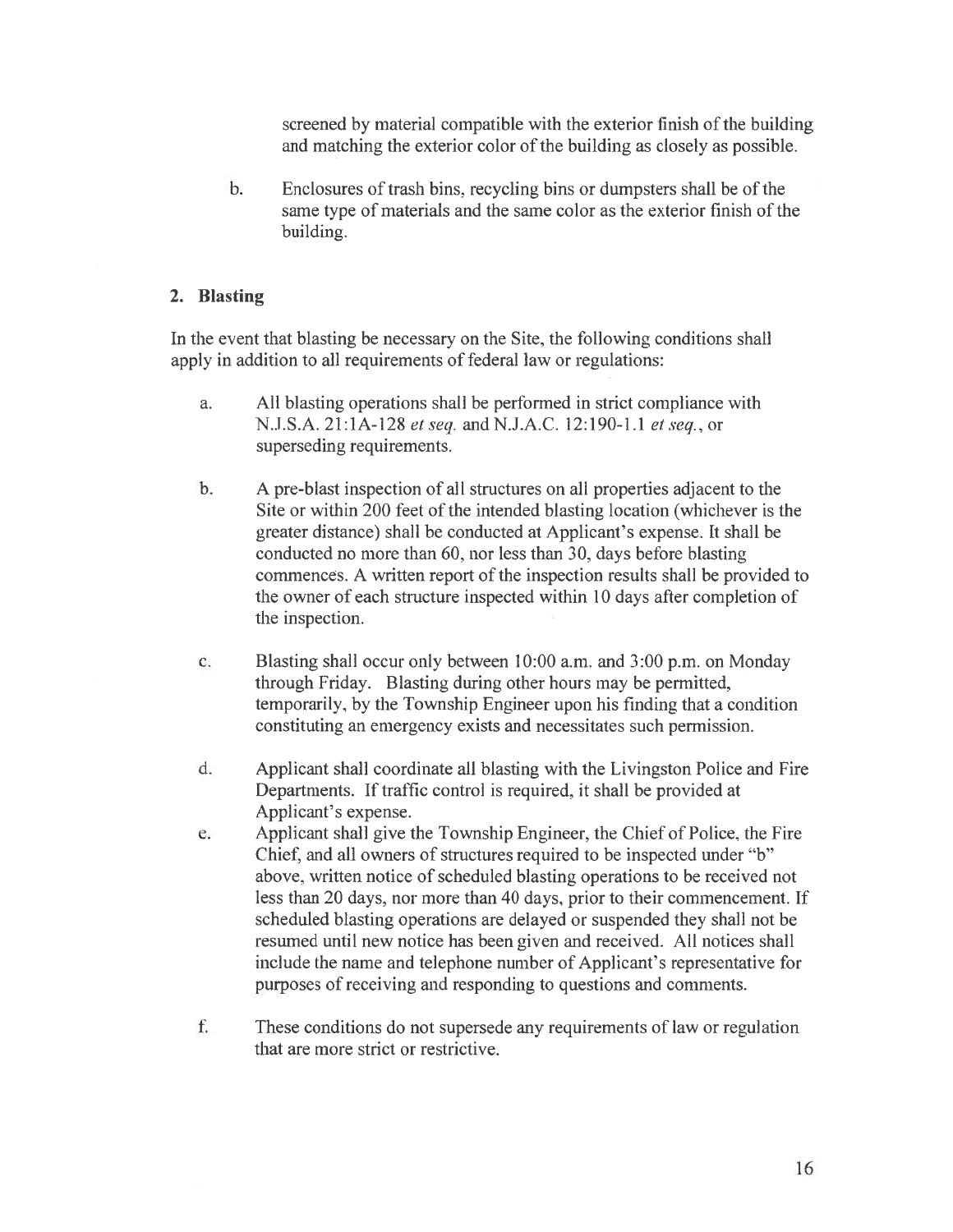# 3. Cleanliness During Demolition or Construction

- a. At the close of each work day the Site shall be thoroughly cleaned and all trash and construction debris, including that within buildings under construction, shall be placed in covered dumpsters. Dumpsters shall be removed from the Site, and replaced, before they overflow.
- b. Not less often than weekly, and whenever else required by the Construction Official or the Township Engineer, the public streets adjacent to the Site shall be manually or mechanically broom swep<sup>t</sup> to remove dirt, mud or debris originating from the Site and located within 500 feet of the Site.
- c. Dust suppression methods acceptable to the Construction Official and the Township Engineer shall he utilized on the Site.

# 4, Deeds & Easements

- a. All conditions of approval that are continuing conditions shall be set forth within all deeds executed with regard to the Site.
- b. All deeds, easements, dedications or restrictions required by this approval shall be subject to review and approval by the Board Attorney prior to signing and shall be filed for recordation after such approval. The Applicant shall submit proof of such recordation to the Board Secretary, the Township Engineer and the Construction Official prior to the issuance of any permits.

## 5. Detention Basins

- a. Stormwater managemen<sup>t</sup> basins shall he established on lots created for that purpose only. No structures that are not an approved part of the stormwater managemen<sup>t</sup> system shall be erected on any such lot. Such basins, together with their required landscaping and fencing, shall be completed, and shall have been inspected and approved by the Township Engineer, prior to issuance of the first Certificate of Occupancy.
- b. If the approval of the Application calls for title to such a lot to be transferred to the Township; at such time as the Township accepts any new streets or roads on the Site, title to the lot shall he conveyed to the Township provided that the Township Engineer is then satisfied that the basin has been constructed in full compliance with all applicable requirements. The deed conveying such title shall be subject to prior approval by both the Board Attorney and the Township Attorney.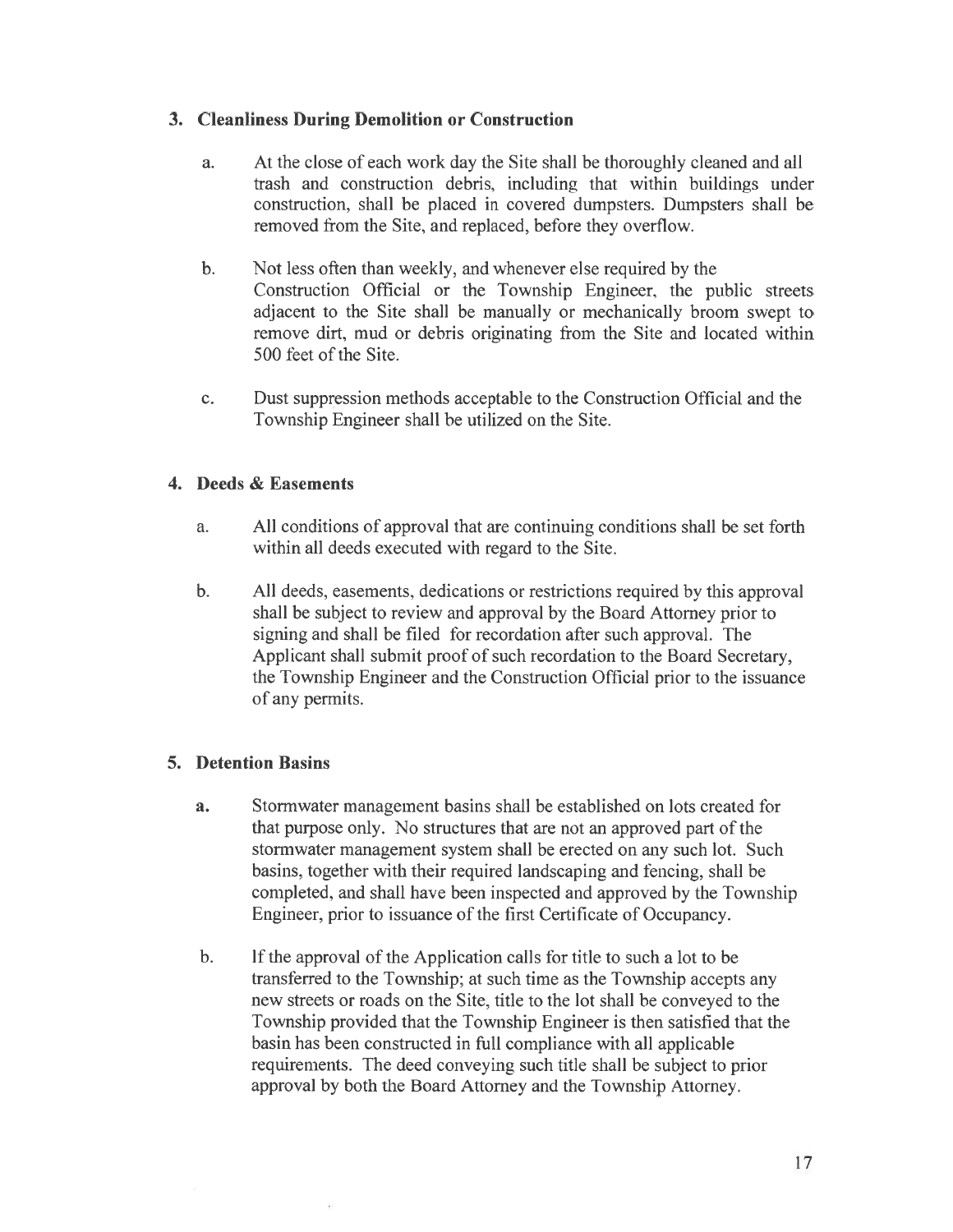- c. A maintenance plan meeting the requirements of the Residential Site Improvement Standards or the Township's Stormwater Control Ordinance, or both, as applicable, shall be prepared by Applicant and shall have received the approva<sup>l</sup> of the Township Engineer prior to issuance of any construction permit. Any future revisions to the maintenance <sup>p</sup>lan shall not become effective until the Township Engineer's approval shall have been obtained.
- d. Unless maintenance of the basin is assumed by the Township or a public agency as its direct responsibility, (1) the maintenance <sup>p</sup>lan and any future revisions of it shall be recorded upon the deed of record for the property in terms approved in advance by both the Board Attorney and the Township Attorney; and, (2) the Applicant shall provide <sup>a</sup> performance bond for such maintenance, including landscaping and cleanliness.

## 6. Final Plans

Prior to the issuance of any Township permit for demolition of any structure, preparation of the Site, or construction of any improvement:

- a. The full text of all of the conditions of this approval, and all <sup>p</sup>lan changes agreed to in the course of the hearing, shall he set out on final <sup>p</sup>lans submitted to the Construction Official, the Township Engineer and the Board Secretary; and
- b. Such final <sup>p</sup>lans shall have been reviewed by the Board Secretary or the Board's Planning Consultant for determination of whether the plans conform to the Board's approvals and shall then have been signed by the Board Chairman, the Board Secretary and the Township Engineer.

## 7. Flood Hazards

- a. Insert on the final site plan and/or subdivision map a metes and bounds description of all flood hazard areas located on the Site.
- h. Insert in all deeds for individual lots that contain or are adjacent to flood hazard areas, and on the preliminary and final subdivision maps or <sup>p</sup>lats, the following covenant: "The lands designated herein contain flood hazard areas. There shall be no disturbance of any kind as to any flood hazard area unless permitted by N.J.D.E.P. pursuant to the Flood Hazard Control Act, N.J.S.A. 58:16A-50 et. seq. or superseding requirements."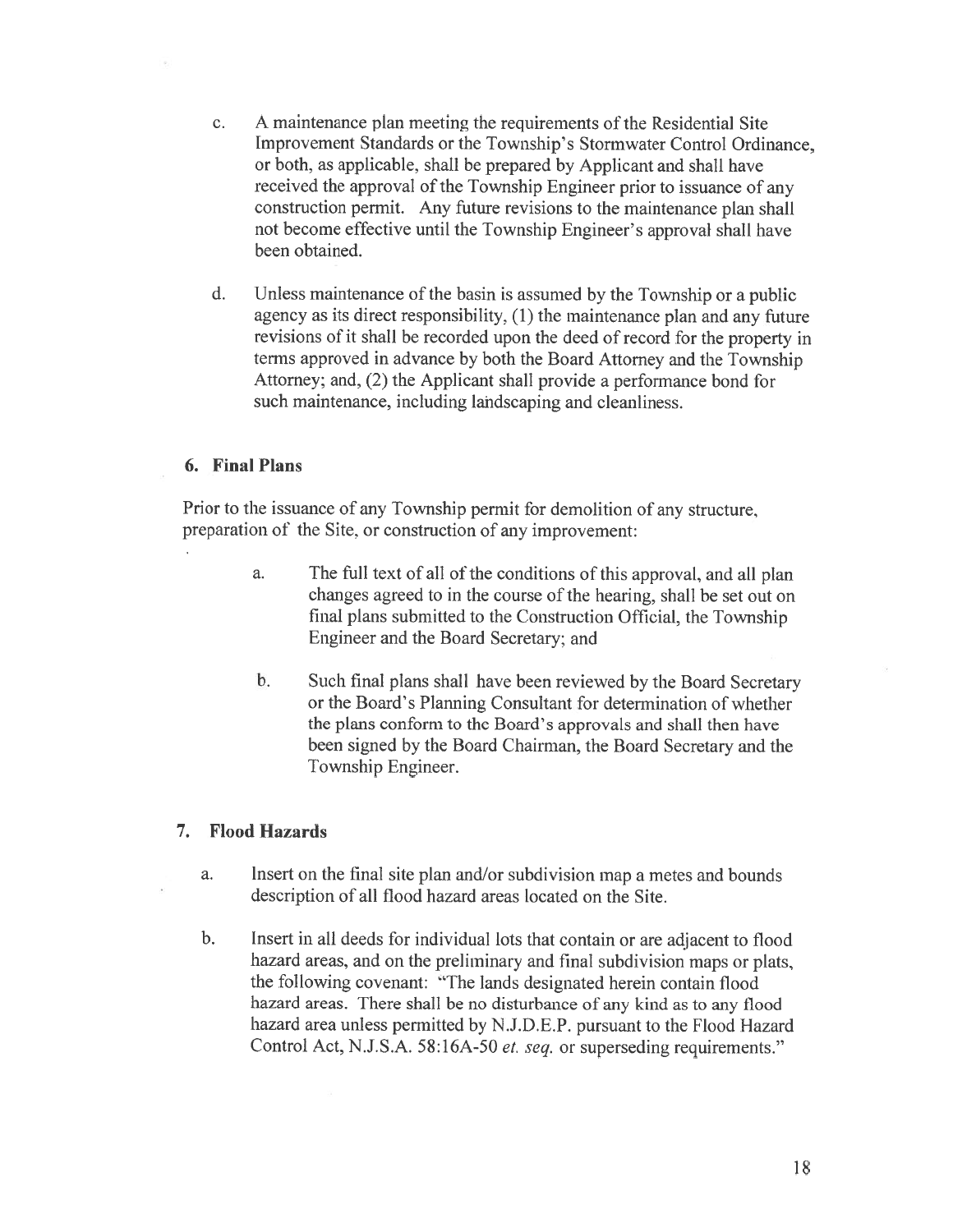## 8. Guarantees and Bonds

- a. The approval of this Application is subject to the posting, with terms acceptable to the Township Engineer, of any and all required performance guarantees, bonds, soil erosion and sediment control approvals, and any other requirements of Township ordinances prior to the issuance of any permits for commencement of site preparation or construction.
- b. This approval is also conditioned upon the Applicant's providing, prior to issuance of the first Certificate of Occupancy, <sup>a</sup> performance guarantee acceptable to the Township Engineer for any aspects of the approved landscaping or fencing that has not been completed by the time of issuance of such certificate.

## 9. Landscaping & Environmental Protection

- a. All deciduous trees planted shall have <sup>a</sup> caliper of not less than 2.5 inches measured at <sup>a</sup> height of 4.5 feet above ground level. All evergreen trees planted shall have <sup>a</sup> height of 6.0 to 8.0 feet.
- b. Street shade trees shall be planted as required by Township Code  $\S$  170-72 and shall not be included in the calculation of Replacement Trees required by the Trees Ordinance.
- c. Any tree or other planting installed in accordance with the plans which dies shall be replaced. within the current or next planting season, in kind and at the same size as it had reached at the time of death; excep<sup>t</sup> that if it died more than three years after planting its replacement need not he larger than the size it had reached three years after planting. The same replacement requirements shall apply to any tree or other planting installed in accordance with the plans if subsequently removed because of damage or disease.
- d. No tree existing on the Site at the time of filing of the application shall be removed unless removal is approved under the Trees Ordinance or by this Board. Every existing tree to be preserved shall be tagged and shall be shown on the Site Plan or Subdivision Plan. During site preparation and during construction, each such tree shall he protected by snow fencing or <sup>a</sup> more substantial means approved by the Construction Official. No soils, excavated materials, or any construction equipment or building materials, shall be stored or operated within <sup>a</sup> root protection zone that shall be the greater distance of (i) the crown drip line, or (ii) <sup>a</sup> distance equal to caliper multiplied by one (1) foot, (but never less than eight (8) feet from the trunk of <sup>a</sup> tree to be preserved), or anywhere else where such soil or materials can adversely affect the health of trees to be preserved. All work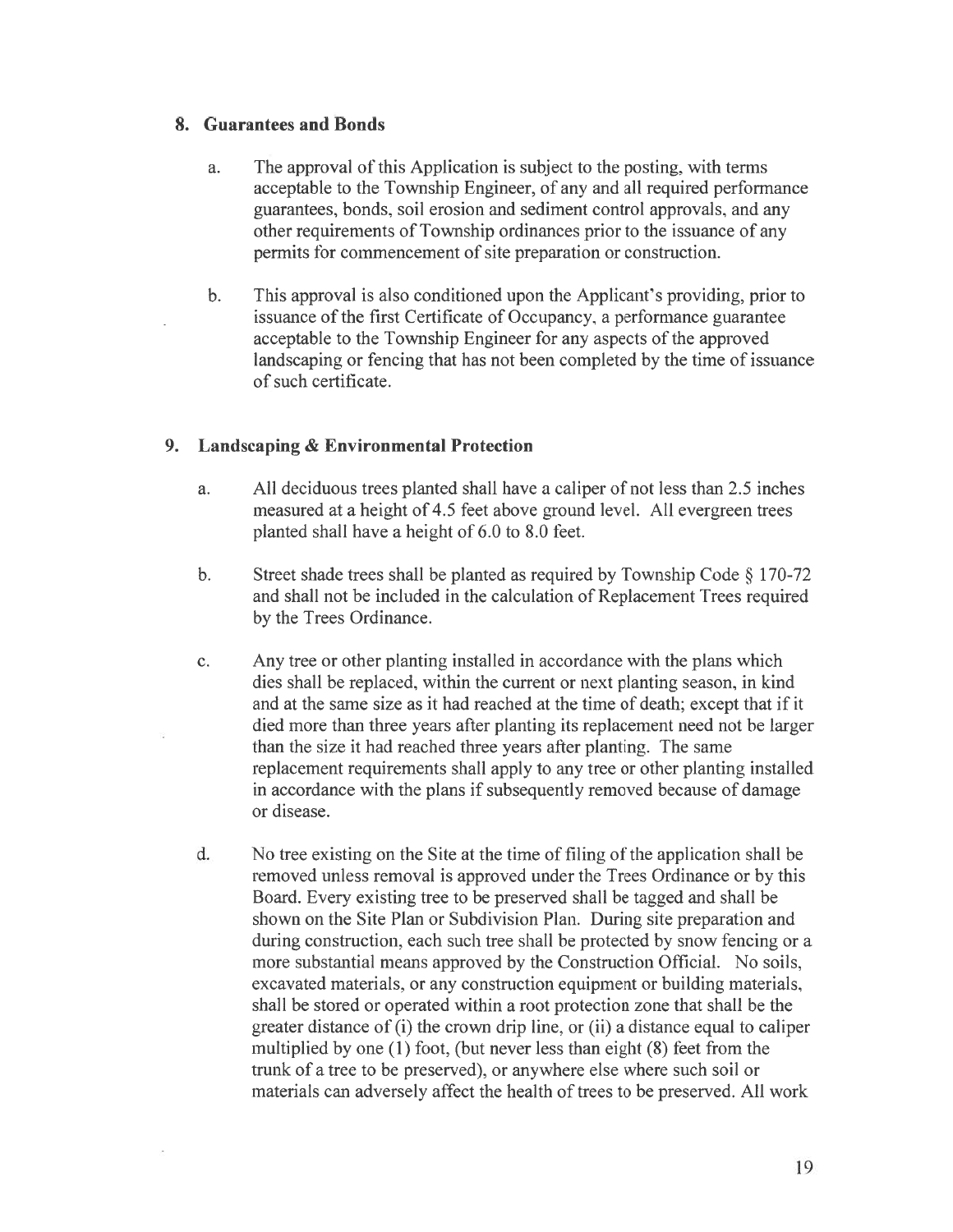done within the root protection zone shall be accomplished with hand tools.

- e, The grade of land located within the root protection zone shall not be raised or lowered more than three (3) inches unless compensated for by welling or retaining wall methods; but in no event shall welling or retaining walls he installed less than eight (8) feet from the trunk of <sup>a</sup> tree.
- f. During site preparation or construction, no fuel storage, and no refueling, maintenance, repair or washdown of construction vehicles or equipment. shall occur within fifty (50) feet of any tree to be preserved.
- g. Any provision of the Trees Ordinance, Chapter 306 of the Code of the Township of Livingston, that establishes <sup>a</sup> conflicting standard or requirement shall control.
- h. No mulch shall he placed, or allowed to accumulate, within six inches of the trunk of any tree or shrub planted on the Site in compliance with this resolution. Mulch shall not be applied, or allowed to accumulate, elsewhere within the drip line of the tree or shrub to <sup>a</sup> depth in excess of four inches.

## 10. Noise

- a. No site preparation, demolition or construction activity shall be performed on the Site on Sundays, or before 7:30 a.m. or after 5:00 p.m. on weekdays, or before 9:00 a.m. or after 5:00 p.m. on Saturdays or federal holidays.
	- b. All vehicles and motorized machinery operated on the Site shall be equipped with properly operating mufflers.
	- c. No site preparation, demolition or construction activity (other than authorized blasting) shall produce, at the property line, (i) continuous airborne sound at <sup>a</sup> sound level in excess of 65 dBa, or which has an octave band sound pressure level in decibels which exceeds the standards provided in 32 NJ.R. 2230 et. seq., or (ii) impulsive sound in air which has <sup>a</sup> peak sound pressure level in excess of 80 decibels, or (iii) impulsive sound in air which repeats more than four times in any hour and has <sup>a</sup> peak sound pressure level in excess of 50 decibels.
	- d. Relief from these noise conditions may be permitted, temporarily, by the Township Engineer upon his finding that <sup>a</sup> circumstance constituting an emergency exists and necessitates such permission.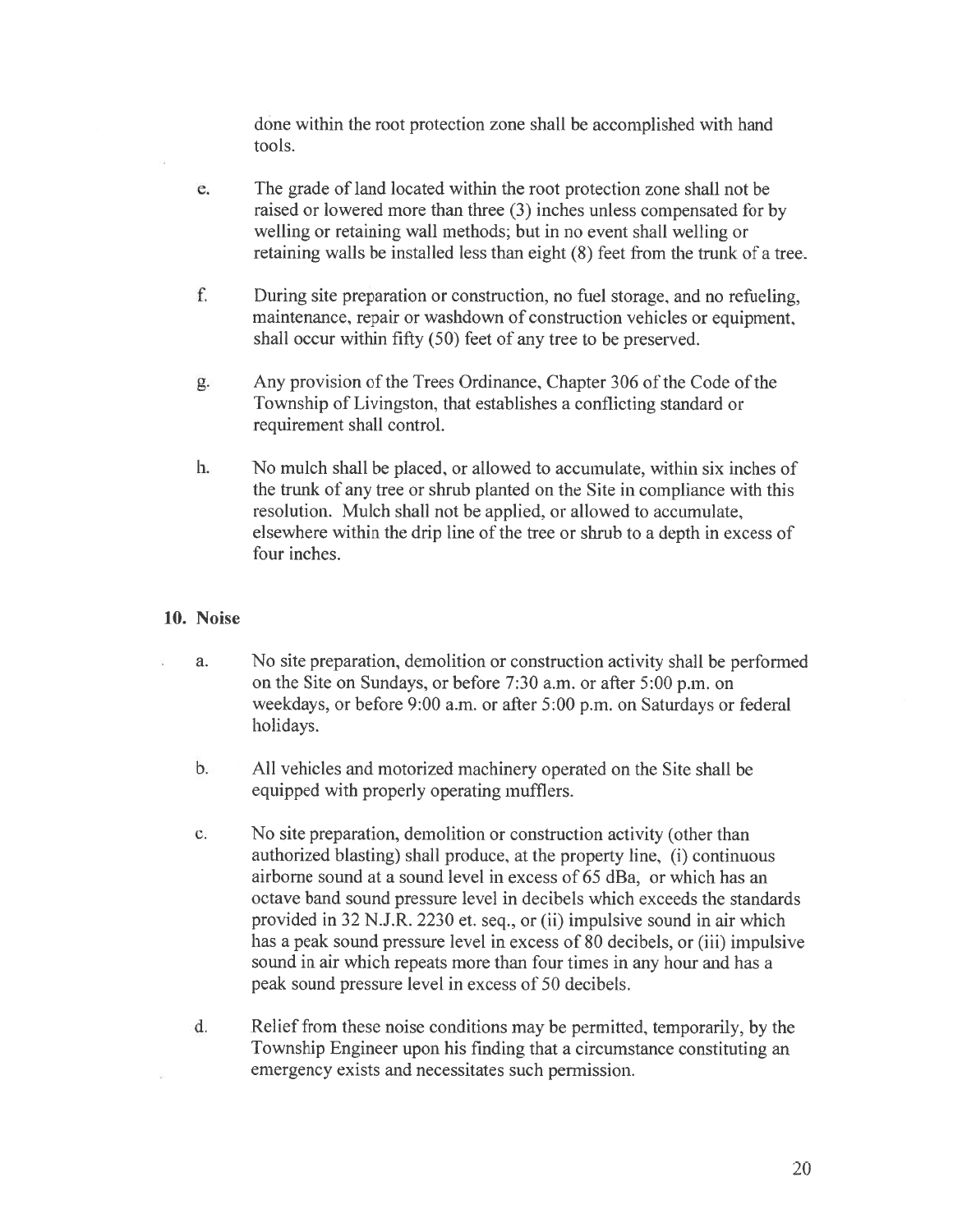# 11. Other Governmental Approvals

- a. Applicant shall comply with all applicable Federal, State and local laws and regulations and obtain any other governmental approvals required for implementation of this application as approved. If any other governmental agency or authority grants <sup>a</sup> waiver of or variance from any law, rule or regulation, or imposes any condition or requirement. which affects this approval or any of the conditions contained herein, then this Board shall have the right to review such action as it relates to this Board's approval or conditions and to modify, amend or revoke its approval and/or conditions.
- b. No Township permit for demolition of any structure, or preparation of the Site or construction of any improvement shall be issued until proo<sup>f</sup> of reques<sup>t</sup> for such required approvals and any action thereupon, shall have been presented to the Construction Official and the Board Secretary by the Applicant.

# 12. Paving and Sidewalks

- a. Applicant shall install the top course of street paving:
	- (1) For residential development not later than the earlier of three (3) years after the issuance of the first Certificate of Occupancy or three (3) months after fifty percen<sup>t</sup> (50%) of residential units have received Certificates of Occupancy.
	- (2) For non-residential or mixed-use development, prior to issuance of the first Certificate of Occupancy.
- b. All manholes, catch basins, and driveway curbs shall be ramped until the top course of street paving has been installed.
- c. All sidewalks shall be constructed of concrete or of non-asphalt payers and shall be not less than four feet wide in <sup>a</sup> residence district or five feet wide in the Business Improvement District. Existing sidewalks that do not meet prior Township Code requirements shall be replaced to the standard for the new sidewalks.

## 13. Signs

The Board retains jurisdiction over any and all signs until the final Certificate of Occupancy has been issued.

 $\bar{\mathcal{R}}$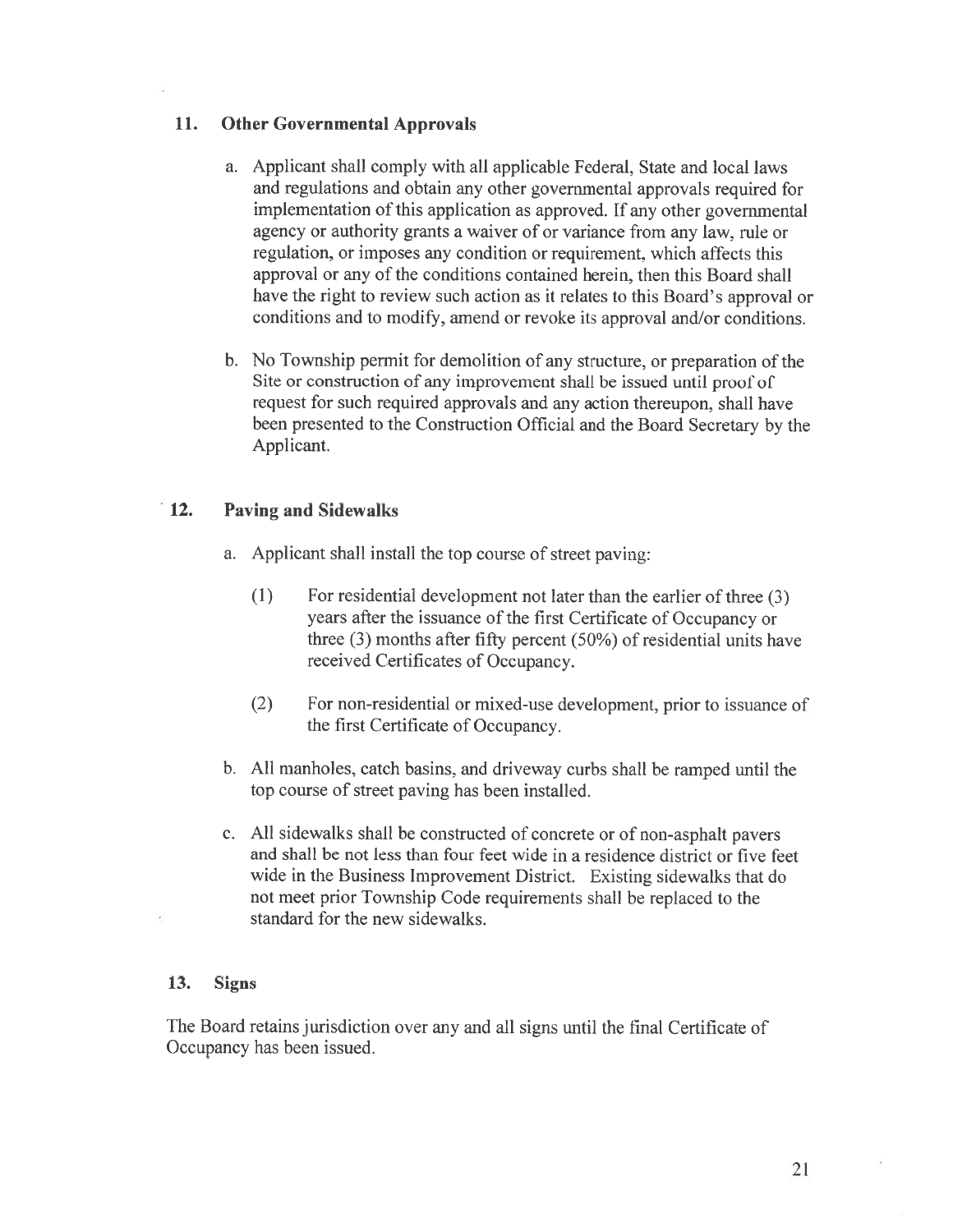#### 14. Traffic and Parking Safety and Enforcement

- a. At the time of applying for <sup>a</sup> building permit the Applicant shall submit proof of having filed <sup>a</sup> written reques<sup>t</sup> pursuan<sup>t</sup> to, and in accordance with, N,J.S.A. 39:5A-l, requesting that N.J.S.A. 39:1-1 et seq. be made applicable to the roads, streets, driveways, parking areas, etc. within the Site. The Applicant shall provide proof of the governmental action on such request to the Construction Official prior to issuance of the final Certificate of Occupancy.
- b. Lines of sight established for entrance and exit driveways of the Site shall be shown on the as-built site plans, and no structures, trees or plants that would interfere with such lines of sight shall he permitted at any time.
- c. All traffic and parking provisions in the approved site plans or otherwise required by the Board's resolution shall be accomplished prior to issuance of the first Certificate of Occupancy.
- d. The Applicant shall comply with State law and applicable Township ordinances regarding handicapped parking and shall maintain such spaces and all the traffic and parking. signage and markings on the Site in good order and repair.

## 15. Utilities for Site Plans and Major Subdivisions

Applicant shall construct all utilities underground as required by law, and shall submit to the Engineering Department <sup>a</sup> written instrument from each serving utility evidencing full compliance with this condition and with Township Code §l70-73.A.(17) before issuance of any Certificate of Occupancy.

#### 16. Wetlands

- a. Applicant shall insert on the final subdivision map and/or site plan a metes and bounds description of all wetlands. wetlands transition areas, and buffers on the Site.
- b. Where applicable, each deed for <sup>a</sup> lot, and the subdivision plat, shall contain the following language: "The lands designated herein contain wetlands and wetlands transition areas. There shall be no disturbance of any kind as to any wetlands or wetlands transition areas unless permitted by N.J.D.E.P. pursuan<sup>t</sup> to law. and Best Management Practices (as defined in N.J.A.C. 7:7A-l .4 or superseding requirements) for prevention or reduction of adverse impacts upon or pollution of wetlands, wetlands transition areas and buffers shall be followed at all times. This restrictive